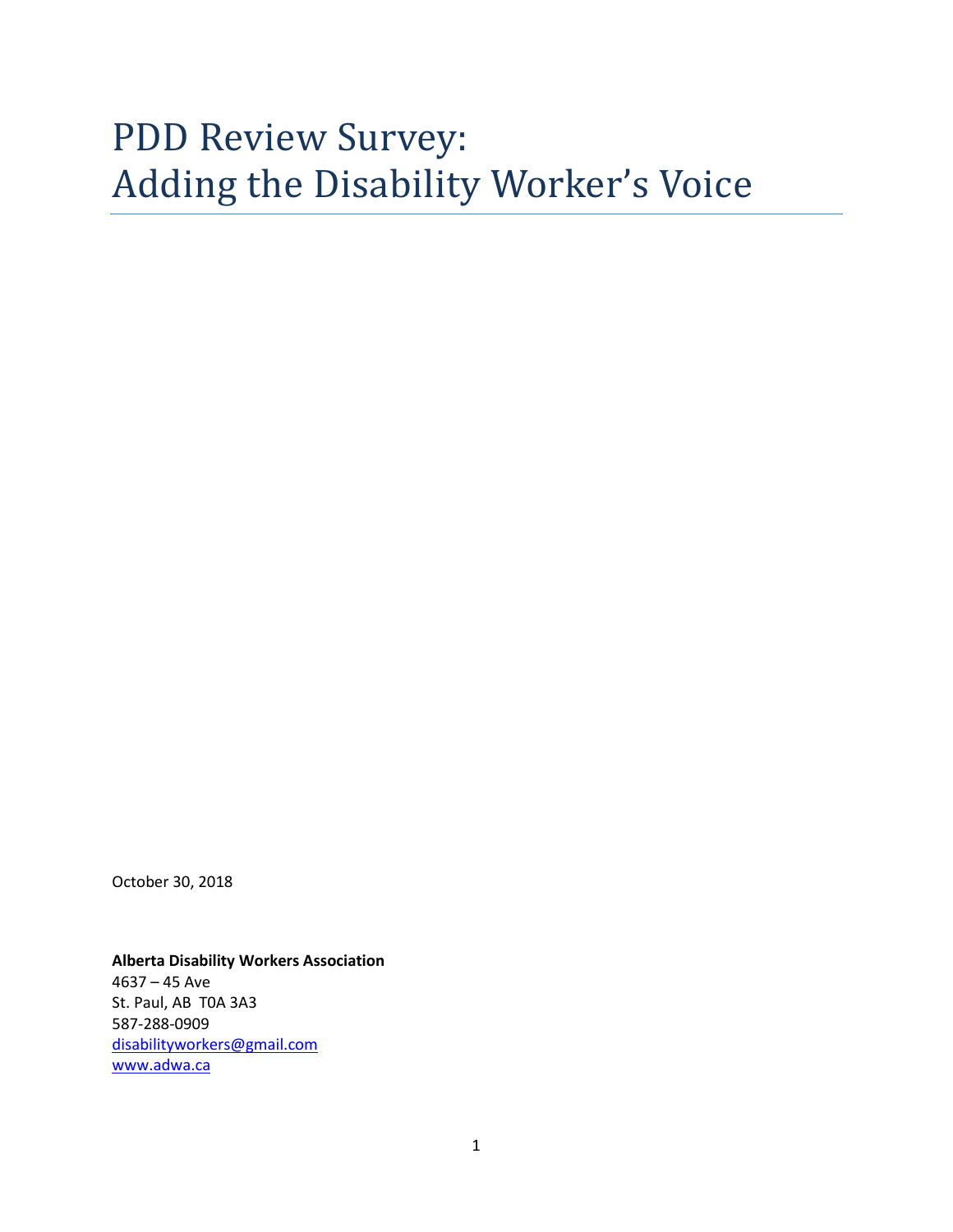## **Table of Contents**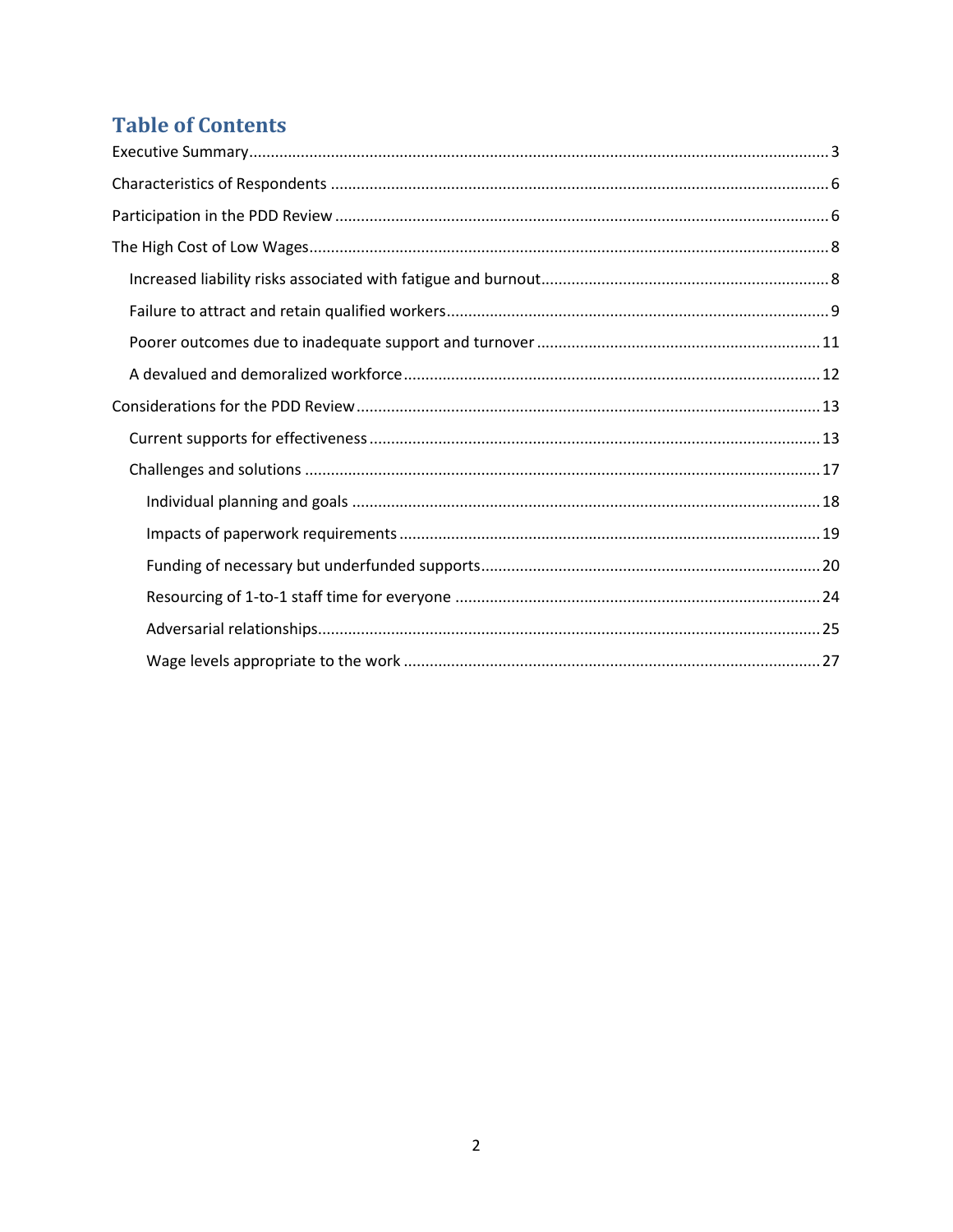## <span id="page-2-0"></span>**Executive Summary**

ADWA conducted an online survey July 9-23, 2018 to find out the best ways of engaging the disability workforce in the upcoming PDD Review and what they felt should be included in the review. Survey questions reflected the information provided by the Ministry regarding the intentions and goals of the review. There were 77 respondents (28 front-line, 24 supervisors, 11 leaders and 17 in other roles). The majority have worked in the field for 10+ years and a slight majority (59%) work in medium to large cities.

**Supporting participation.** Respondents favoured having multiple means of participation. The most popular method was a survey with plenty of opportunity for comments (84%). More than half (57%) would like face-to-face meetings, but most respondents indicated that they would need 1 or 2 weeks of lead time to clear their schedule. There was no single best time slot for meetings, with weekday slots each attracting only 14.7% - 19% of respondents. Approximately a quarter of respondents did not feel they would be able to speak freely in front of their employer or in front of those they support. Having a survey option eliminates this concern for people in this position, while giving them a valued means of participation.

**Preserving what is good.** Respondents were asked to identify the current elements that they felt helped them make a positive difference in the lives of the individuals they support. In addition to describing personal characteristics of effective workers, critical system elements included

- staff training that teaches new skills and builds confidence
- supportive and knowledgeable supervisors and team members
- a person-centred approach that focuses on listening to what is important to individuals
- support for workers to be flexible and creative in how they meet individuals' needs
- having stress management strategies and taking time for self-care
- low cost and accessible community opportunities and resources for those they support
- consistent staffing with adequate ratios to support routines, manage crises and achieve outcomes
- good community partnerships
- adequate funding to find and keep skilled, qualified staff

Many of these elements depend on having time for listening, connecting, and renewing energy. Funding for that time and effort are also a requirement.

**Improving the PDD System.** Additional questions focused on areas for change, asking people

- to describe the perfect world in which their job worked well for them and the individuals they support and the activities, resources or supports they would have
- about the challenges that make it difficult to give individuals and families the support they need to have the best lives they can
- what the PDD Program could do to protect and improve supports and ensure stability of the program.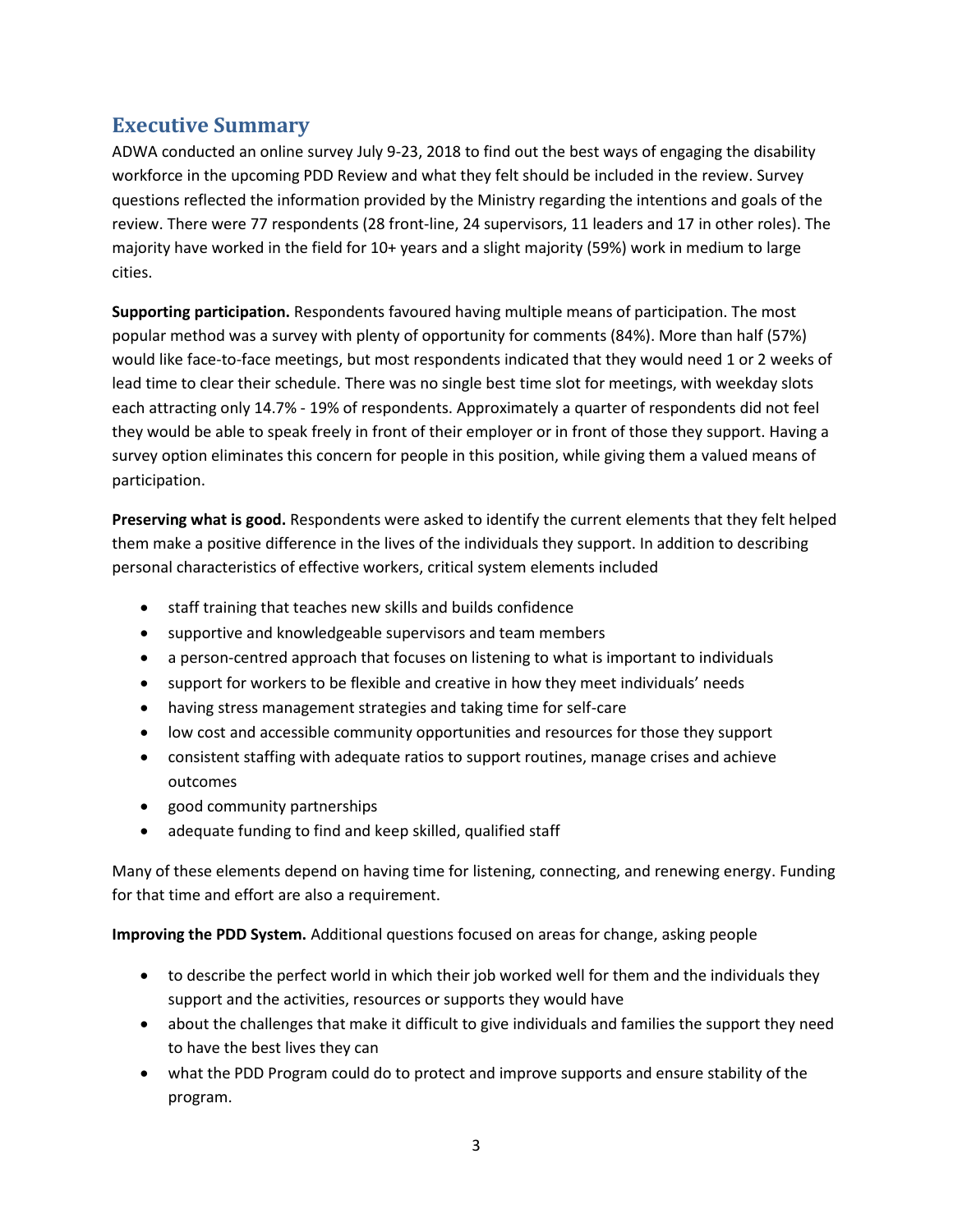These three questions taken together produced a set of topics that could be part of the content of PDD Review community consultations. While respondents often suggested solutions to challenges within their answers, we see these as the starting point for a broad community consultation rather than the community consultation itself. Some may result in savings for the PDD system, while others may require an investment of those savings and, probably, more. Responses clustered into the following themes:

- **Individual planning and goals** The process and result of developing goals or outcomes is often driven by what PDD requires (e.g., certain wording or types of goals, new goals each period) and does not necessarily reflect what individuals want. The result is that individuals may avoid working toward the stated goals because they lack motivation and agencies lose funding because those outcomes were not achieved on time. The process needs to be reviewed as to how it can become truly person-centred.
- **Paperwork requirements** PDD's paperwork requirements have changed and increased multiple times over the past decade. Changes in reporting often require technology changes without support for the cost and time to learn the new technology and obtain supporting documents. The time spent on paperwork results in less worktime being available for direct service or paperwork being done on unpaid time (or both). A discussion is needed about the minimum paperwork that would be sufficient to meet the government's need to be accountable for public funds and quality of service, and that would be read and acted on by PDD staff.
- **Funding necessary underfunded supports** Funding dollars are tied to direct services time (i.e., work time spent with the individual with disabilities). Other activities classed as "admin time" are often underfunded, even though they are necessary for a well-functioning organization and effective services. Indirect service time is needed to find and build community connections for individuals (i.e., community development) and to get assistance from community resources (e.g., doctors, therapists) in support of the individual. As well, professional development time whether it involves attending training, consulting with experts or reading—is indirect service time that benefits the supported individuals. Funding for services also does not typically include additional money when the individual is brought into service. Yet, extra time is required to get to know the individual's history, needs, strengths, likes, dislikes, goals, desires and preferences for style and type of support. PDD workers and service providers separately engage in conversations that result in this picture, increasing costs to the system. Turnover also results in more time spent getting to know the individual. Aging individuals experiencing rapid declines and individuals with cyclical mental health issues create challenges, because the system is not responsive to rapid changes. These underfunded areas should be part of the PDD Review discussions.
- **The role of 1-to-1 time in achieving outcomes** Group living situations are often funded for a single staff on a shift, which limits individuals' access to community events if support is required but others in the group are not able or not interested in attending. Respondents suggested that everyone deserves a bit of 1-to-1 time in order to achieve outcomes that are specific to them, to build a positive self-image or to get support with private issues (e.g., grief, solving relationship problems). Current resourcing and staffing models do not allow this to be part of every individual's plan of support. Review discussions might suggest how this could be accomplished.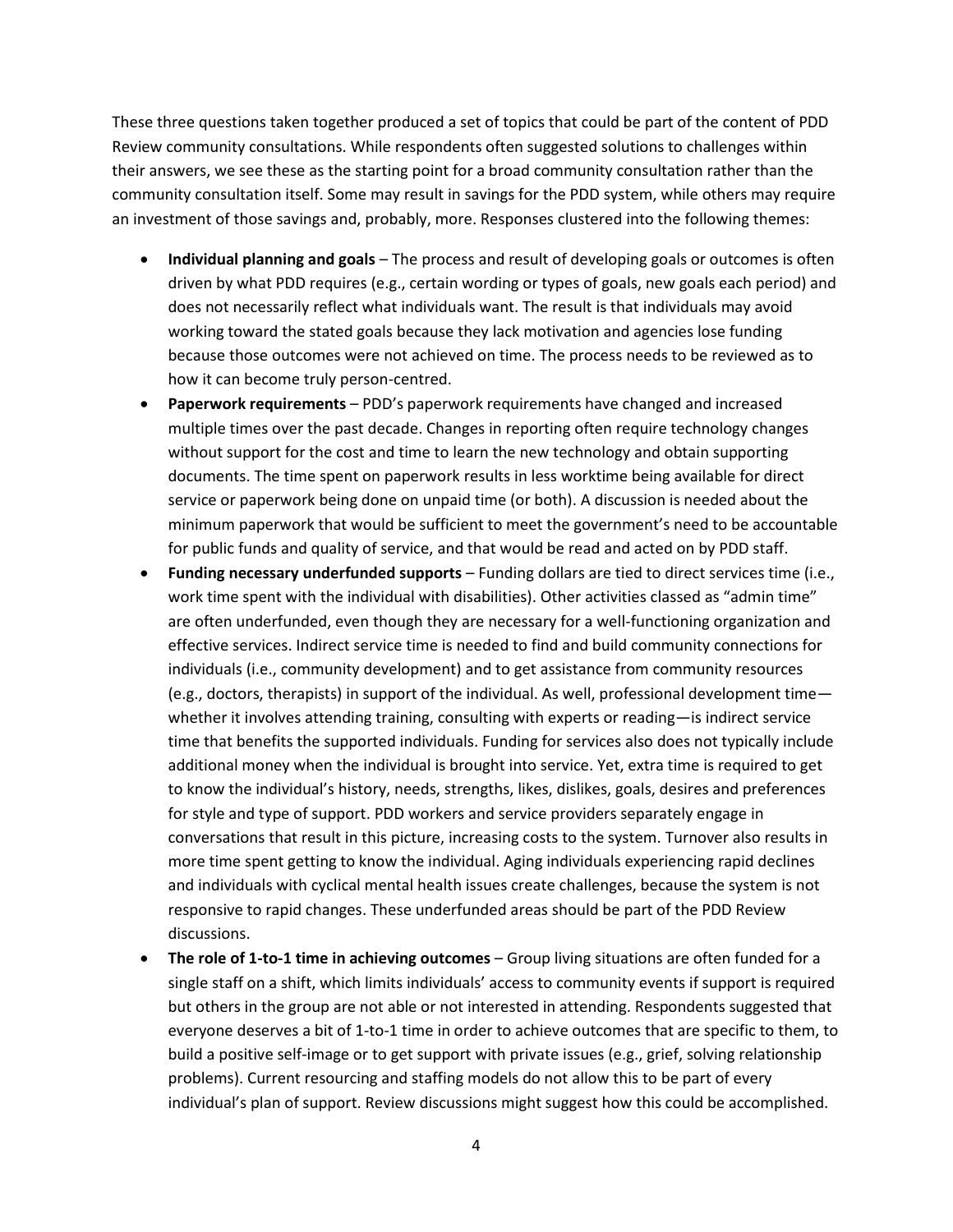- **Addressing adversarial relationships** In a system of perceived or actual scarce resources, those conserving the money and those requesting the money often take adversarial positions, regardless of having the same mission and values. Collaborating to create workable solutions to issues is an important step in breaking down adversarial relationships and seeing each other as partners in an endeavour with different roles. PDD representatives play an important role in advocating within the system for service funding that individuals need. Some respondents' experience was very positive; others complained that the PDD rep was largely unavailable, unfamiliar with the individuals on their caseload and changed caseloads frequently. Complaints of changing and high caseloads were most common in urban areas. This is an important area to explore with the community, which may help PDD with creative solutions.
- **Wage levels appropriate to the nature of the work** Current funding results in wage levels that put the system in jeopardy. Minimum wage levels have increased (affecting only asleep overnight hours) without adequate increases in contracts. Service providers are competing with the hospitality and retail industries for workers because the pay scales are equivalent and retail/hospitality work is less demanding. In particular, the wage scales are too low to attract and retain educated and skilled staff, requiring more on-the-job training without training resources in contracts. Workers frequently take on multiple jobs to make ends meet; as a result, they have little time for family or the self-care required by stressful work. Respondents noted that when workers are worried about money or tired from working too many hours, they are likely to make mistakes or reduce their efforts on behalf of individuals. Respondents reported that the poor pay made them feel demoralized and unappreciated by society and government funders. Positions are hard to fill and the workforce is spread too thin to provide enough support, and is burning out more rapidly as a result. High turnover creates trust issues for individuals receiving services and they become frustrated by repeatedly having to train new workers about the support they need and how to provide it. The workforce crisis created by low pay and exacerbated by wage compression has created problems that increase the Ministry's liability and the likelihood of accidents.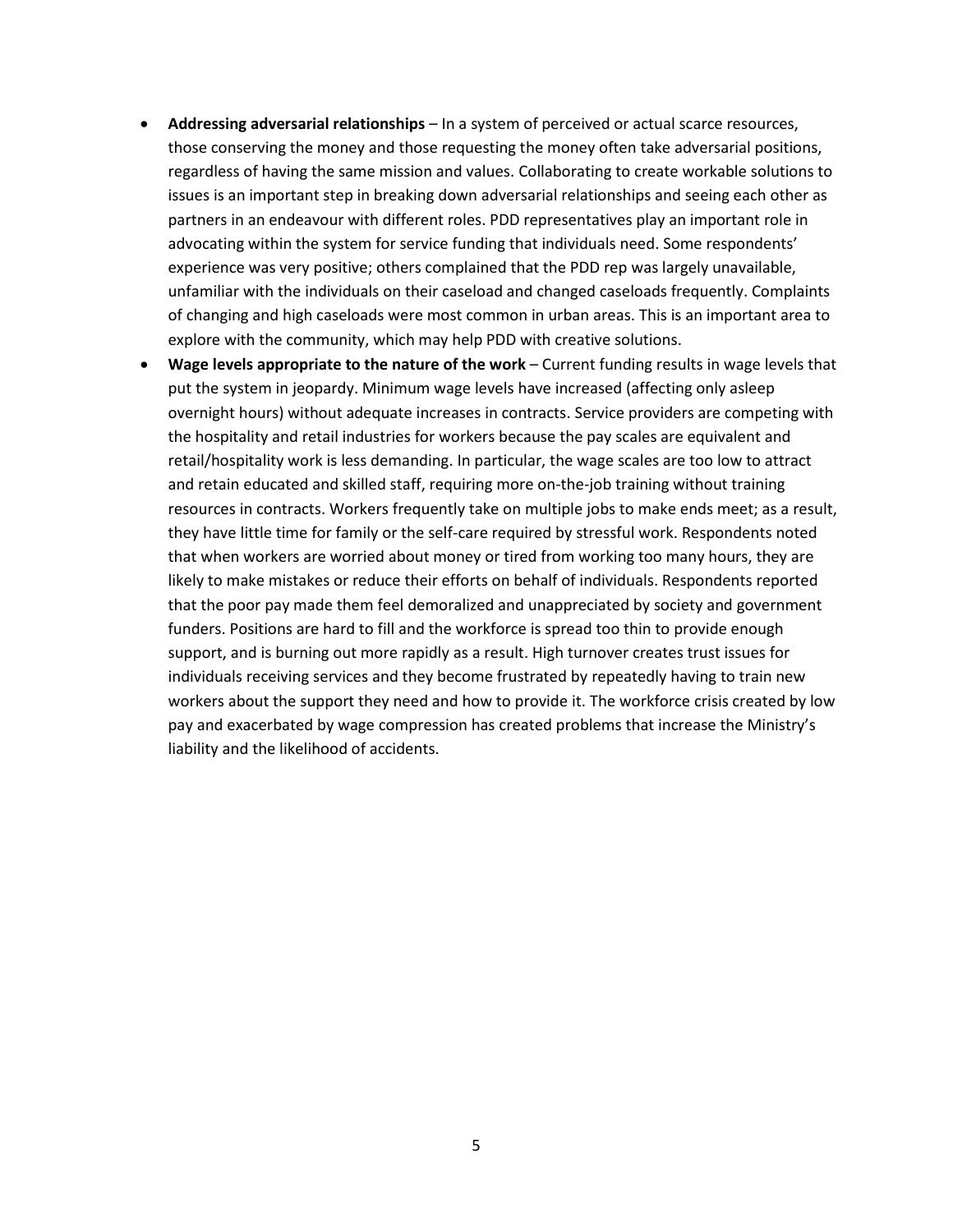## <span id="page-5-0"></span>**Characteristics of Respondents**

A total of 77 people completed ADWA's online survey between July 9 and 23. Of these, 28 self-identified as front-line worker, 24 as supervisors, 11 as leaders and 14 as other (e.g., specialists, admin). The majority (59%) worked in medium and large cities, with 41% in smaller and rural communities. Most had 10 or more years of experience in the field.

| <b>Time in Disability Services</b> | ℅   |
|------------------------------------|-----|
| Less than 1 year                   | 3%  |
| $1 - 2$ years                      | 5%  |
| $2 - 5$ years                      | 10% |
| 5-10 years                         | 16% |
| $10 - 20$ years                    | 35% |
| More than 20 years                 | 30% |

Proportions of respondents representing front-line, supervisory, leadership and "other" positions were relatively similar across urban and rural respondents, with somewhat more urban respondents than rural respondents falling into the "other" category. This would be expected given the higher likely hood of finding specialists based in medium to large cities.

|                                      | <b>Front-line</b> | <b>Supervisor</b> | Leader | <b>Other</b> |
|--------------------------------------|-------------------|-------------------|--------|--------------|
| <b>Medium and large cities</b>       | 36%               | 32%               | 13%    | 19%          |
| <b>Rural and smaller communities</b> | 39%               | 32%               | 16%    | 13%          |

## <span id="page-5-1"></span>**Participation in the PDD Review**

Several questions asked about how respondents would prefer to participate in the PDD Review and what circumstances would facilitate their participation.

Comments recommended having multiple means of participation in order to ensure that everyone had some means of participating. An online survey with plenty of opportunity for comments was most preferred (84%) with a majority also favouring face-to-face meetings (57%). Preferences were also affected to some degree by the type of position the respondent held in their organization.

|                                    | <b>Front-line</b> | <b>Supervisor</b> | Leader | <b>Other</b> |
|------------------------------------|-------------------|-------------------|--------|--------------|
| Face-to-face meeting               | 54%               | 67%               | 73%    | 50%          |
| On-line meeting                    | 36%               | 17%               | 18%    | 14%          |
| <b>Online survey with comments</b> | 89%               | 88%               | 73%    | 93%          |
| Letter/email submissions           | 50%               | 50%               | 27%    | 14%          |

While leaders found surveys and face-to-face meetings equally attractive, front-line workers strongly favoured surveys over meetings. Online meetings which, like face-to-face meetings, are schedule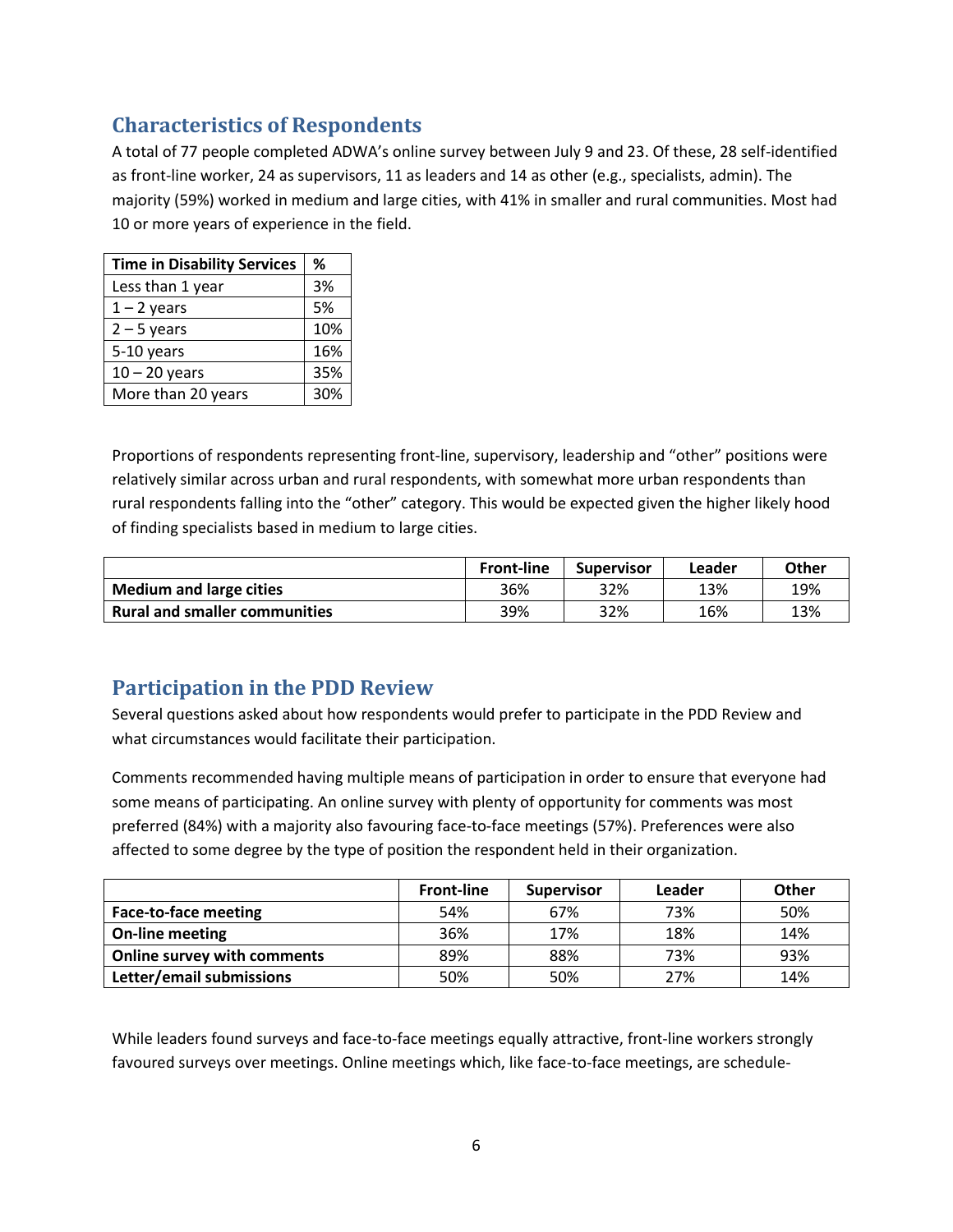dependent were the least favoured option for all groups, although less strongly so for front-line workers.

Approximately 75% were comfortable participating in PDD Review meetings with those they support and their families. Approximately 67% were comfortable participating in PDD Review meetings with their employers and supervisors. Given the dispersion across the province of participants, it is most logical for disability worker comfort to set up face-to-face meetings with mixed groups of participants and make the survey option available for those who might not feel comfortable expressing themselves around employers of individuals they support.

Flexibility of scheduling is a factor with meetings as a means of participating in the PDD review. Overall, 34% said they required about a week to free up time in their schedule for a PDD Review meeting and 30% said they needed about 2 weeks' advance notice. About 18% could adjust their schedule with  $3-5$ days' notice and about 10% said they only needed  $1 - 2$  days' notice to attend a meeting. Nearly 8% needed 3 or more weeks' notice. Flexibility of scheduling appears to be dependent on position.

|                                 | <b>Front-line</b> | <b>Supervisor</b> | Leader | Other |
|---------------------------------|-------------------|-------------------|--------|-------|
| $1 - 2$ days of notice required | 18%               | 13%               | 0%     | 7%    |
| $3 - 5$ days of notice required | 18%               | 17%               | 36%    | 0%    |
| 1 week of notice required       | 32%               | 29%               | 36%    | 29%   |
| 2 weeks of notice required      | 18%               | 33%               | 18%    | 57%   |
| 3+ weeks of notice required     | 14%               | 4%                | 9%     | 0%    |

Front-line workers often indicated that their ability to attend a meeting depended on whether or not they could find coverage for the affected shift. Those in positions described as "Other" required the most notice (1 or 2 weeks) possibly because their positions tend to be unique and finding coverage is less likely or more difficult. Leaders appeared to require the least notice. It appears safe to say that giving less than a week's notice will result in a meeting with a higher proportion of leaders and fewer others being able to attend.

There were also urban-rural differences in availability with those in rural settings able to be available for meetings with less notice.

|                                      | $1 - 2$ days | $3 - 5$ days | 1 week | 2 weeks | 3+ weeks |
|--------------------------------------|--------------|--------------|--------|---------|----------|
| <b>Medium and large cities</b>       | 9%           | 11%          | 33%    | 39%     | 9%       |
| <b>Rural and smaller communities</b> | 11%          | 28%          | 31%    | 17%     | 7%       |

The time identified as most available for meeting overall was Monday from 12:00 – 1:00 p.m. at 19%. Weekday times were better than the weekend, but times between 7:00 a.m. and 10:00 p.m. only varied between 14.7% and 19%. In contrast, availability on weekends varied from a low of 4.1% on Sunday afternoon to a high of 10.8% on Saturday and Sunday 8:00 – 10:00 p.m.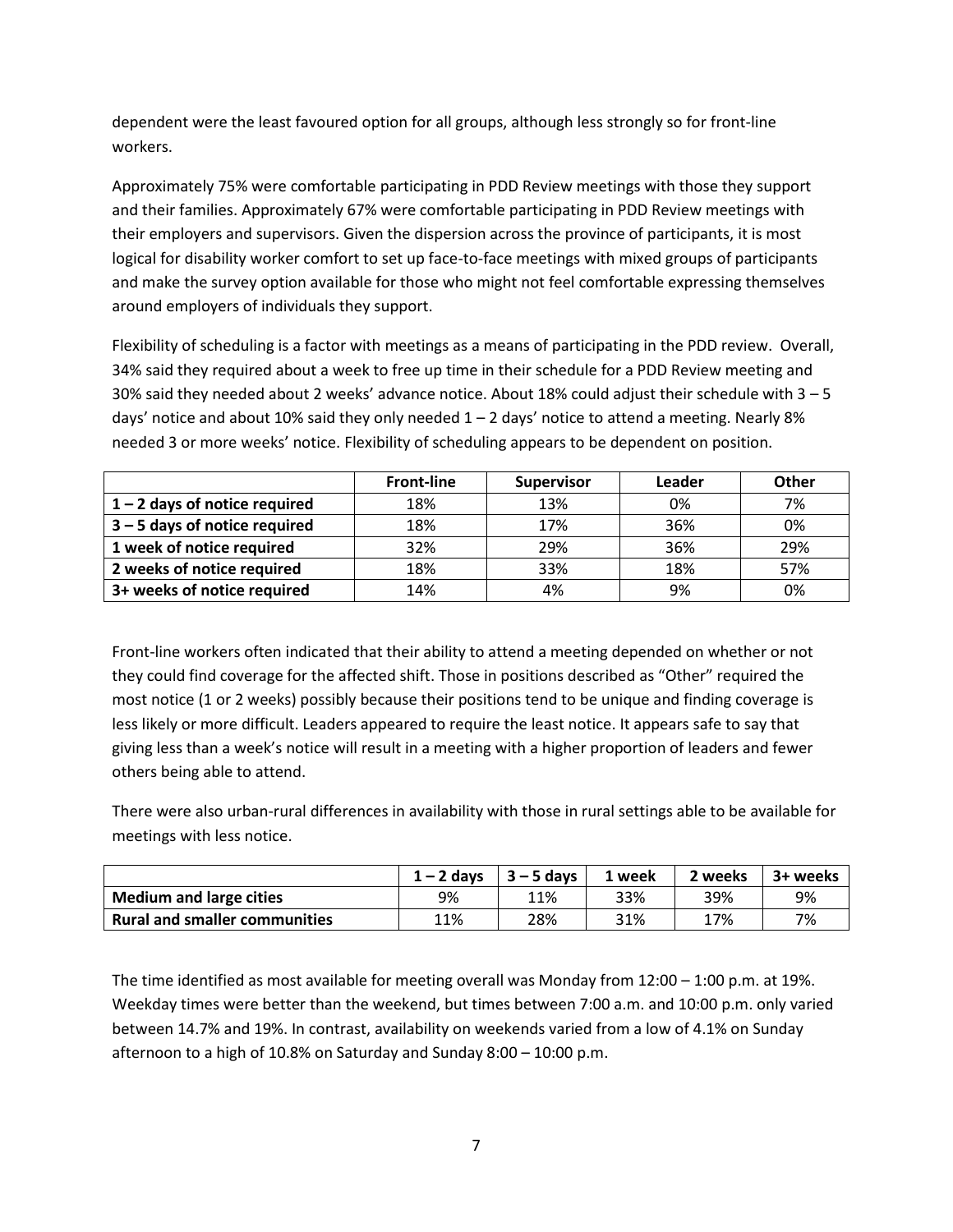## <span id="page-7-0"></span>**The High Cost of Low Wages**

Respondents were asked to make a case for why wages should be part of the PDD review to explore ways the system can be improved to ensure individuals and families get the best supports possible. They were asked specifically to identify how current wage levels negatively affect their ability to help the individuals they support "be part of their communities and live as independently as they can" (PDD's Mission).

Overall, responses point to low wages creating

- increased liability risks associated with fatigue and burnout
- failure to attract and retain adequate qualified workers
- poorer outcomes due to inadequate support and turnover
- a devalued and demoralized workforce

#### <span id="page-7-1"></span>**Increased liability risks associated with fatigue and burnout**

A 2015 ADWA sector survey found that 25% of respondents work more than one job within disability services to make ends meet. Most of these individuals work in front-line positions, which are the most poorly paid. Respondents in the current survey noted that working multiple jobs or extra shifts leads to fatigue and distraction, increasing the risk of errors and poor service.

*"Workers in the field currently often have to work multiple jobs to make a living wage, which means they are not at their best when working their full-time job."*

*"When a worker is worried about paying bills or has to work two of three jobs to make ends meet, they cannot effectively give their support to their clients."*

*"I have not had a raise in over 4 years and none this year either, so how do I keep up with the rising cost of living? When a person is stressed about paying bills and meeting other obligations without a fair wage; your focus is not always where it should be when working."*

Because workers often work multiple jobs or extra shifts to make ends meet, they cannot afford the time or money for the self-care needed for renewal and to avoid burnout and poor service. Lost time with family also causes resentment.

*"If I can't pay all my bills or have enough money to do something fun and stress-free outside of work, I will bring that negativity to work. It's hard to watch our individuals having a fun time when all you think is I wish I could have that for my family as well."*

*"What I see happen often is employees that are not able to take vacation time because they cannot afford it. If our employees are not functioning at their best, the care that they give is affected greatly."*

"90% of our staff are single mothers. It's pretty hard trying to be single mother on \$16.77."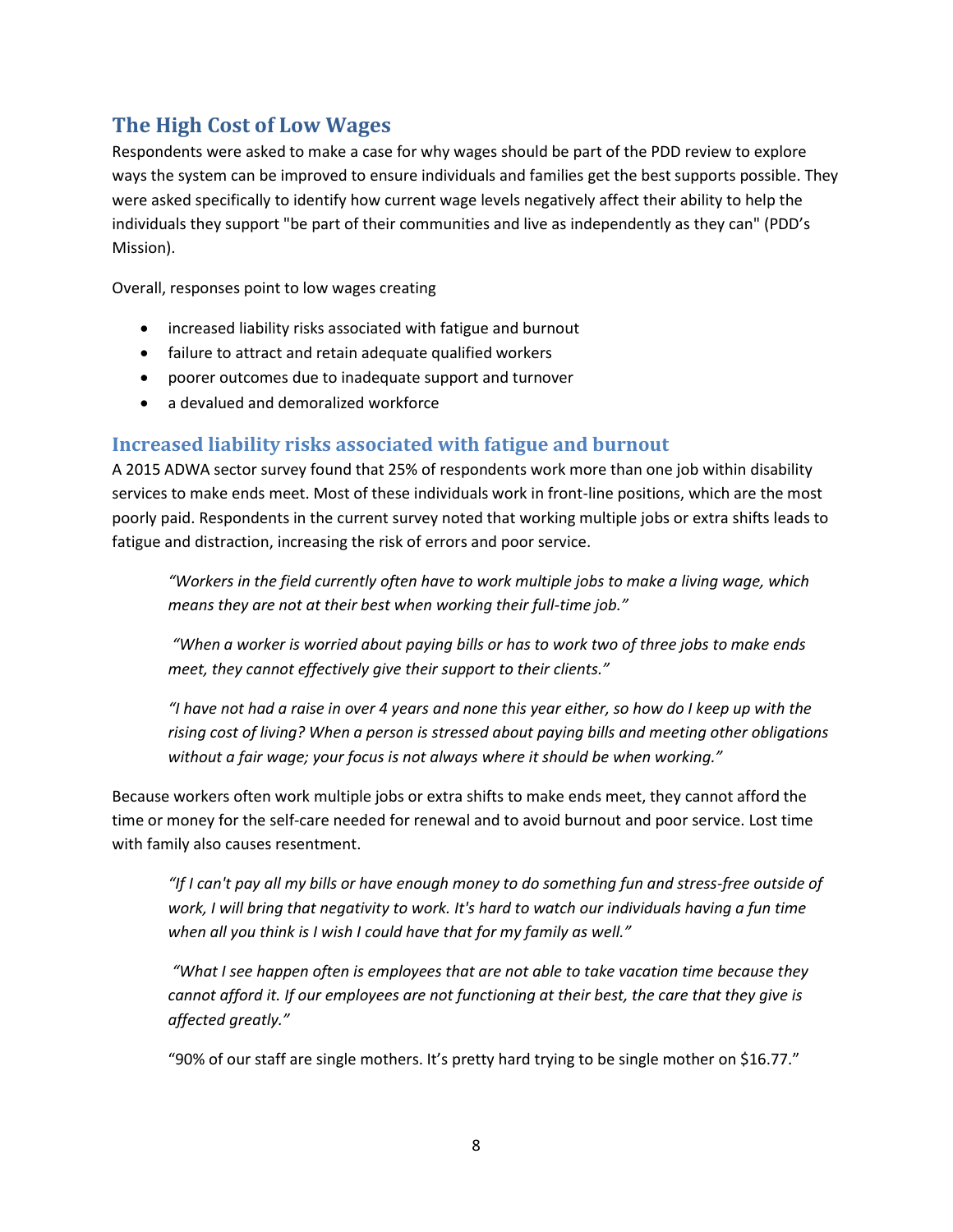The ability to support individuals to take an active role in their community requires that resources be available to cover costs such as meals, entrance fees or transportation costs for supporting staff. At present, contracts do not include funding of these costs or do so at too low a level to fulfill the community inclusion mission. As a result, these costs fall to either poorly paid staff or the individuals themselves who often live in poverty. When some workers cannot afford the additional costs, it affects both individuals receiving services and other staff who pick up the costs, whether they can afford it or not.

*"When our individuals want to attend community events they typically involve a meal time. My wage level makes it uncomfortable for my personal life if I am consistently ensuring the individuals I support are enjoying their life."*

*"I support 2 individuals in my community where there isn't an option to use public transit. I work Monday to Friday making sure my clients have full access to the community by using my own personal vehicle. Currently I receive \$90.00 a month for "travel allowance". With the price of gas right now, that doesn't even cover my fuel costs for 2 weeks, let alone all the wear and tear on my vehicle. I am literally paying out of my own pocket to ensure my clients have needed access to their community for volunteer placements, doctor appointments, physiotherapy, grocery shopping errands etc."*

*"Not having gas, activities cost included in staff's wage makes it hard to involve clients in the community as some staff refuse to pay or drive."*

*"I travel 84 km one way to work, it is quite the expense to travel daily."*

*"Oftentimes accessing community resources requires workers to outlay financially prior to being reimbursed. With increasing costs everywhere from the supermarket to the gas pump, workers can have a hard time budgeting for the additional expenses (even if temporary) of supporting people to access their community."*

## <span id="page-8-0"></span>**Failure to attract and retain qualified workers**

The wages offered for highly skilled work are now slightly above that required by unskilled minimum wage jobs. While respondents frequently told us of the inherent rewards of the work itself, they struggled with whether the accompanying stresses balanced out those rewards. Consequently, many disability workers are tempted away to better-paying or less stressful work.

*"Anyone that works in the industry knows at times it can be very demanding and challenging. The level of stress that front-line workers experience can be high. Depending on the individual, it's difficult to get staff to remain with an agency when the wage is only \$16.77."*

*"Workers are stressed out, overworked and underpaid. Come October one can flip burgers at a fast food restaurant for \$.75 less and avoid the headaches, heartaches and tiredness that come with this job."*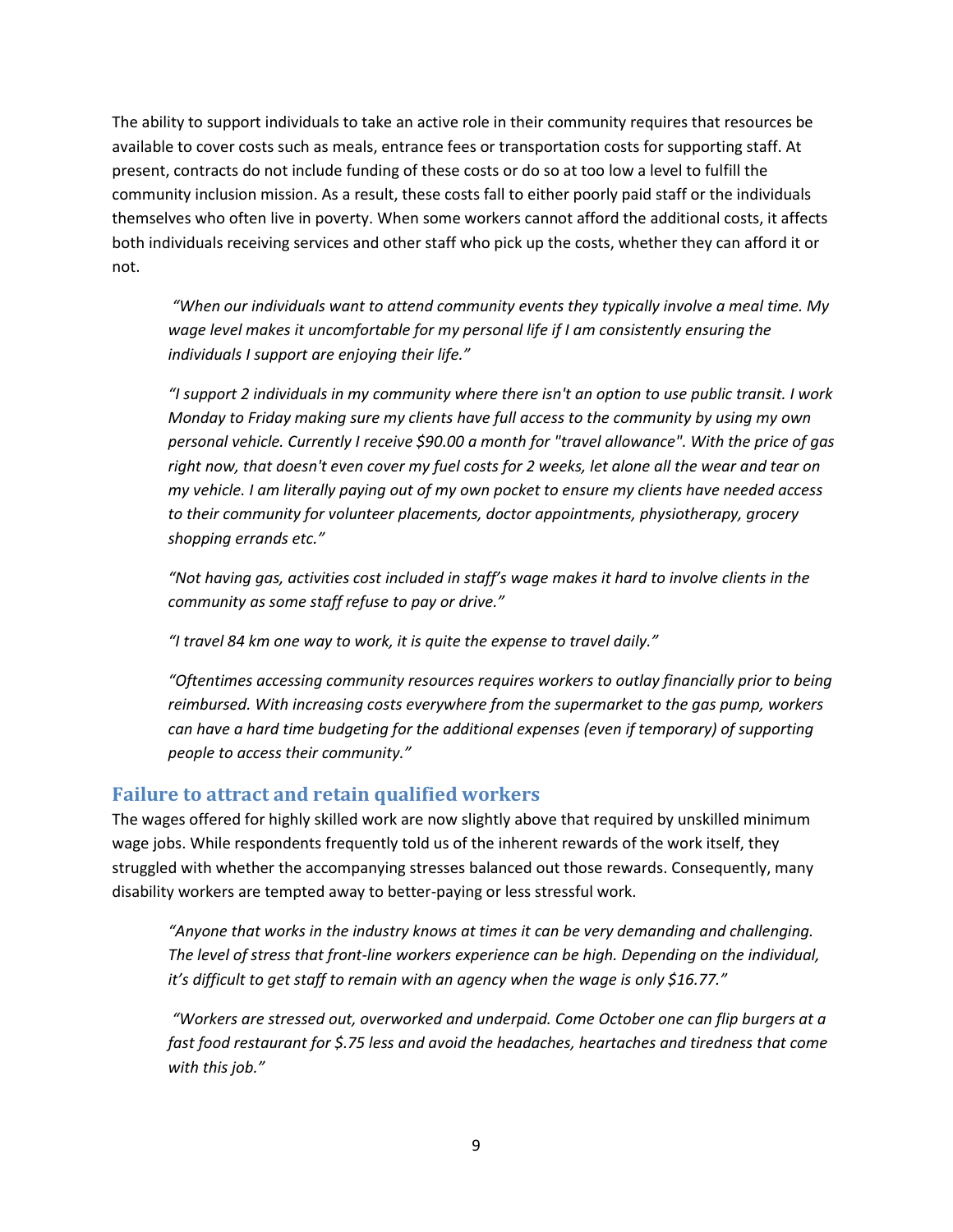*"…. I love the job that I do but when it makes it hard to make ends meet with the wages we are paid I find myself looking elsewhere even if it's a job I enjoy."*

*"People feel more valued when they are making a difference in people's lives, helping them achieve goals etc. To make less than people who work at retail stores makes you not want to take on the role helping people and putting in the long hours."*

*"We deserve to be paid a much higher wage than minimum wage! We are often put into stressful / dangerous situations. Why would someone want to go and work with a person who has a disability and could be unpredictable and put their safety at risk, when they can be a cashier at any supermarket for almost the same price."*

*"I feel that the level of responsibility in dealing with behaviors and mental health issues with persons with disabilities requires a skill set that cannot be obtained by paying minimum wage especially if you can work at McDonald's with no stress for the same wage."*

Wage levels are too low to attract or keep skilled, educated workers. Chronically low wages result in a workforce that increasingly does not view disability work as a profession or career, but rather as a way to earn money while studying for a better career, or as a stop-gap between better paying jobs or as a second job to earn additional money.

*"The current wage level does not attract staff who want to work in the field and stay in the field of Disability Services as a career. Staff people who work for community based organizations do not appear to be as valued as their government employee counterparts in terms of compensation they receive for their services and dedication. The current wage levels attract employees that are only "temporary" until something better comes along. Temporary staff means that there are staff shortages, many turnovers and high training costs."*

*"I believe that a competitive wage would attract more educated, experienced and passionate workers to work in this field. This would ensure that individuals and families get the best decision makers and people who can make a connection, and make a difference in the lives of their loved ones."* 

*"It's difficult with current wages for staff to make a long term commitment to full time work. This is a second job wage."*

*"I have been in the disability field for 15 years and have a university degree, along with as many certifications as I can get my hands on. It is still almost impossible to find a job that pays more than \$25.00 an hour, or does not include covering shifts constantly for practitioners that make minimum wage and therefore do not value their positions. I love what I do, but the low wage for the amount of time and experience and education I have committed has me questioning the career I have chosen. The extra hours also leads to burnout. Those practitioners making minimum wage who do not see this as a permanent career path are not invested in providing the best care and cause disruption to routine and stability for those we serve by not taking their*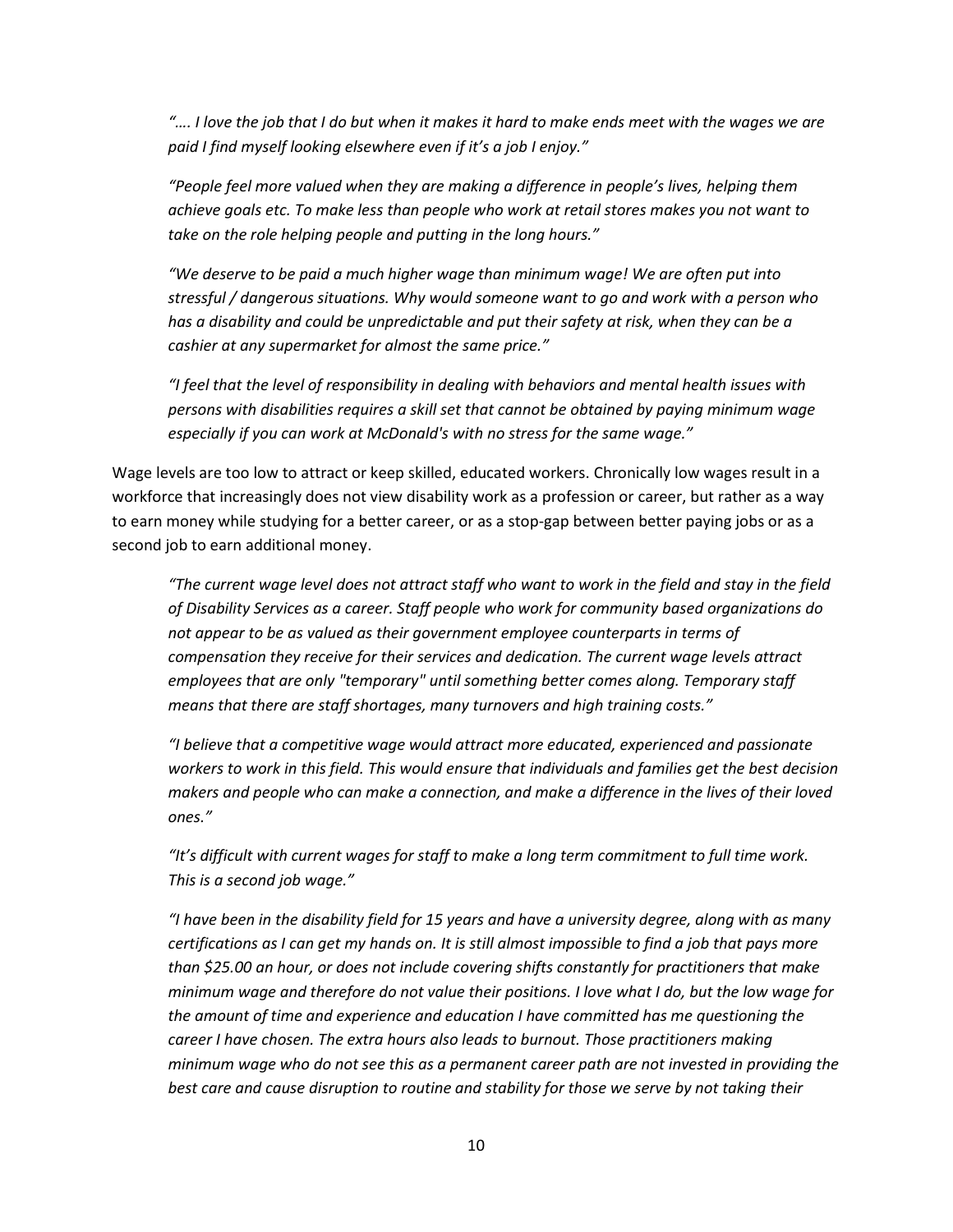*commitment seriously. Better wages would make people see that this can be a career with which they can provide for their families."*

This situation leaves those who are dedicated, skilled professionals trying to pick up the slack and, consequently, running the risk of burning out more quickly. Better pay would attract more trained professionals who could produce consistently better outcomes for individuals.

*"Lower wages make hiring employees competent in various facets of their job a challenge. They can be great with the individuals they serve, but not have skill that make administrating the program as functional as possible. This leads to many of us taking on multiple roles above out own job descriptions, having to do extra tasks to fix or do things not being done, and ultimately burning out faster, leading to not doing our own jobs as well."*

*"The people working in this sector are professionals and should be paid as such. The better the*  wages are, the more it will attract those with post-secondary experience which in turn will *provide better support and care to citizens that are vulnerable, need advocates, have severe trauma backgrounds, are dealing with a disability and mental health concerns, etc."*

At present, there is no wage incentive to become more educated, take more training, become invested in the work or put in extra effort.

*"Investing more in the workers means they are going to be more invested! They are going to give more, have more ideas etc... They will be more involved, less stressed and can focus on the client."*

*"People who support people with disabilities have a very important job that requires incentives to remain at the organizations they work for as they leave for higher paying, less stressful jobs."*

*"The current wage levels affect the ability to hire qualified, invested staff to support the individuals. As the Accreditation requirements with respect to training is so high, staff are expected to work at a highly trained and professional level; however, their wages to not reflect a professional career."*

#### <span id="page-10-0"></span>**Poorer outcomes due to inadequate support and turnover**

When wages are too low to attract skilled workers, many positions go unfilled for longer periods of time leading to inadequate staffing to provide enough support.

*"These are vulnerable persons and they need proper care, sometimes it is hard to find the proper care when wages are so low."*

*"The wage limit restricts the amount of money a person could be offered to properly care for an individual, especially those with high needs. It also affects the training the worker can get, limiting their ability to properly and effectively help clients."*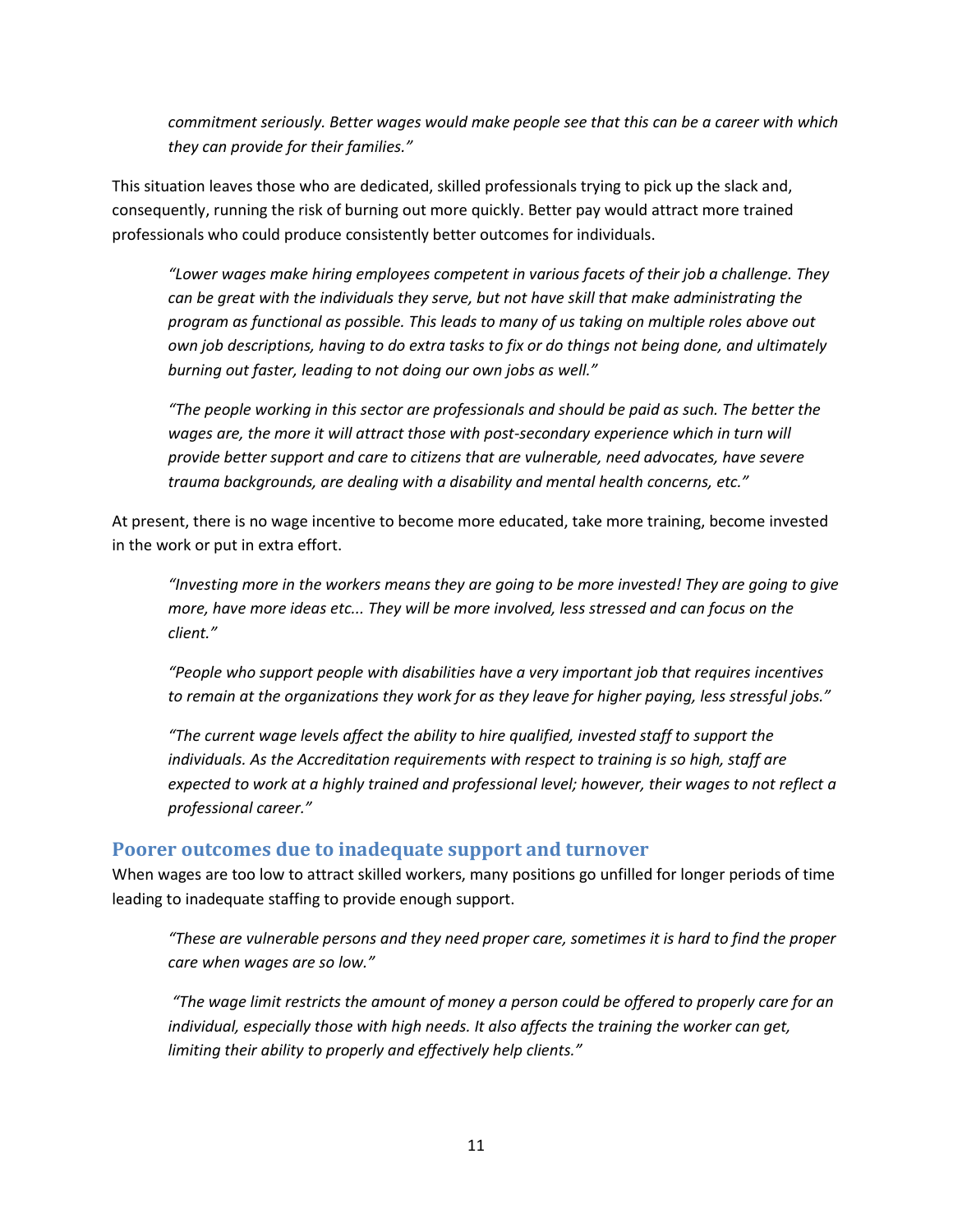The under-resourcing affects supervisory staff as well as front-line workers. Overworked supervisors are unavailable to provide support when the need arises.

*"Not having enough funding to hire more Supervisors to oversee that agency standards are being adhered to and that the needs of the individuals are being properly met. This results in a lot of burn out when trying to get a clear picture of what areas may need addressing and/or what areas we are really strong in."*

High turnover means that individuals do not get services that meet their needs or are given in the way that works best for the individual. New workers must spend time getting to know the individual and the individual spends time training staff that could have been spent working to achieve desired outcomes. Turnover creates trust issues in individuals and lack of stability in supports keeps individuals from reaching goals.

*"The staff turnover rates are high. I have heard self-advocates complain about their workers always changing because they can get a better paying job elsewhere. Self-advocates are frustrated by this."*

## <span id="page-11-0"></span>**A devalued and demoralized workforce**

Wage levels are seen as a reflection of how society and the government value the work and skills of disability workers, as well as the individuals they support. Wage compression with minimum wage creates inequities and devaluation of disability work.

*"I think that an individual that is employed in a fast food restaurant sometimes is making the same or slightly less than a person who is responsible for human life. A professional designation for disability service workers is necessary to keep employees accountable and well trained and employers accountable to ensure they are hiring the most qualified and keeping them trained."*

*"Who would you prefer as a new person, paying someone at \$15-18/hr with 0 -5 yrs experience or paying \$20-21 to someone with 10-30 yrs experience. But there is only \$2-5 difference."*

*"I love what I do and am very passionate about it but feel very, very undervalued!! (In the field since 2002)"*

*"The only employees to receive any increase in pay since 2014 have been sleep night staff.*

*"Not earning a fair wage is demeaning and demoralizing - while we may enjoy the work we do and want to make a difference in the lives of others; not being recognized as a valued professional impacts our work. "*

*"It shows value for the people we support when we value the people who provide the support.*  We expect a level of skill, professionalism and integrity but definitely do not reflect that in the *pay. And a raise after years because of incessant complaining doesn't do much when you get nothing for years after."*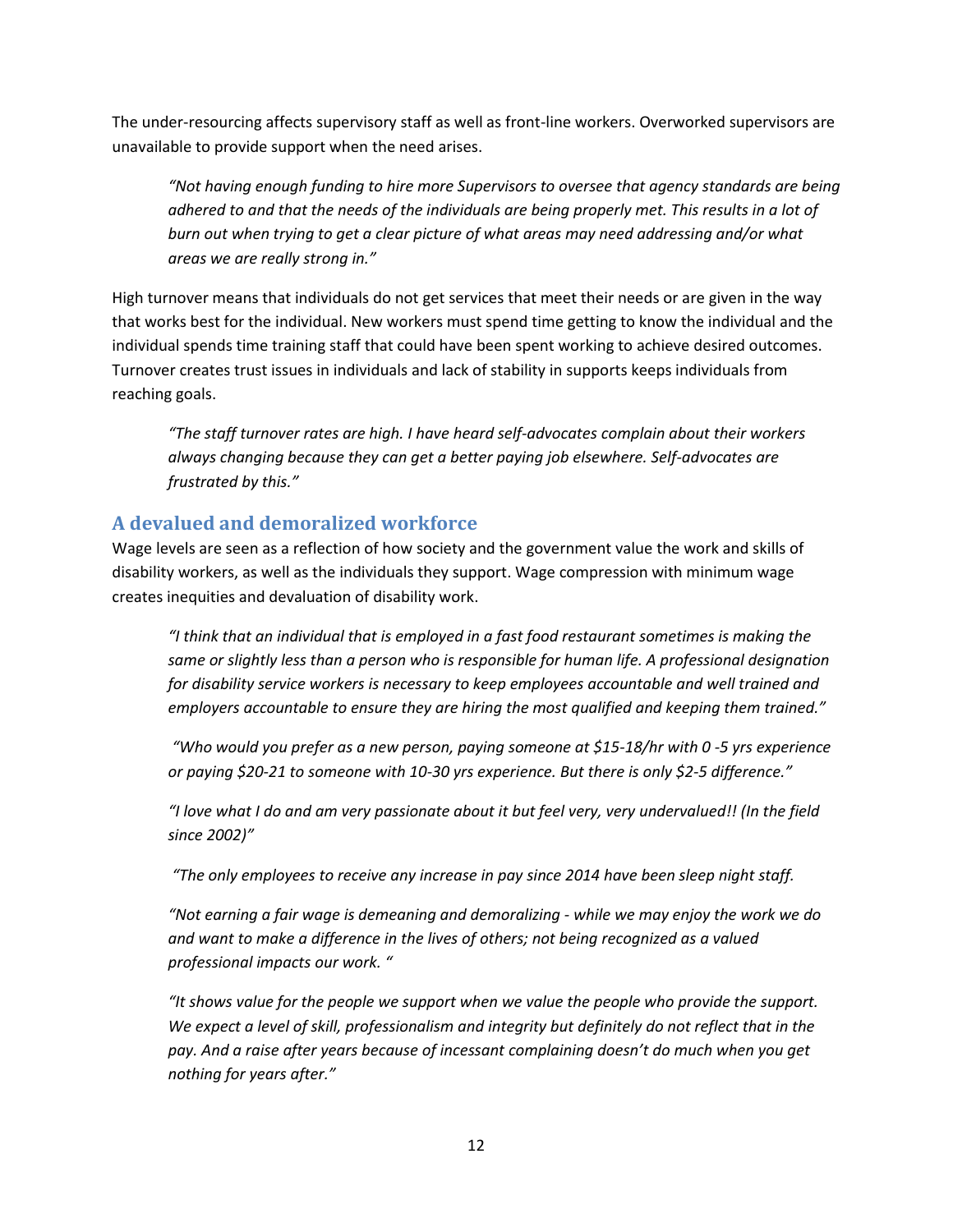*"Minimum wage is going up. Pretty soon people are going to be making the same amount of money stocking shelves as they would be starting at a day support program. At our agency we have had to turn people away during interviews because the applicants are OVER qualified for the amount of money they would be making. How sad is that that these people, who need the best care possible don't get the quality people they need because their workers aren't valued enough by our government to get a fair wage?*

The previous government made a commitment to increase funding for disability worker wages by 30%, but only 25% was delivered. Service providers were allowed to increase compensation differentially so that those positions that were most behind could be addressed first. As a result, funding intended to increase wages did not reach all staff because service providers may have planned to increase the remaining positions' wages with the final 5%.

*"Contracted wages/budgets have been the same values since 2014 and most agencies are in wage freezes. Plus the 30% promise turned out to be 25% or less depending on the agency. Supervisors/admin didn't receive any part of the 25% for an unknown PDD reason."*

## <span id="page-12-0"></span>**Considerations for the PDD Review**

Participants were asked to identify the things that currently support them to be effective, what would make them even more effective, current challenges to effectiveness and PDD actions that could improve individual supports and stability of the PDD program. Their answers to these questions were analyzed for themes that could guide discussions at PDD review meetings or more focused questions on a survey.

## <span id="page-12-1"></span>**Current supports for effectiveness**

There are certain core characteristics that dedicated disability workers have that support them to make a difference in the lives of those they support. These include

- feeling rewarded by seeing the individuals they support succeed, grow and become more independent or connected with others
- patience and a positive attitude
- commitment to taking direction from those they support (e.g., self-determination, personcentred planning and service)
- a combination of getting to know the person and building a relationship, good observation and interpretation skills and flexible thinking to deal with the unexpected

Here are a few examples of what respondents said.

*"Seeing a client accomplish something or achieve something they didn't think they could do is an amazing award."*

*"Each day is rewarding just in the fact that you are here to support someone to have a great life, to make their days a little brighter and enjoyable. You may be supporting someone to learn a new skill or explore a new interest which is so rewarding."*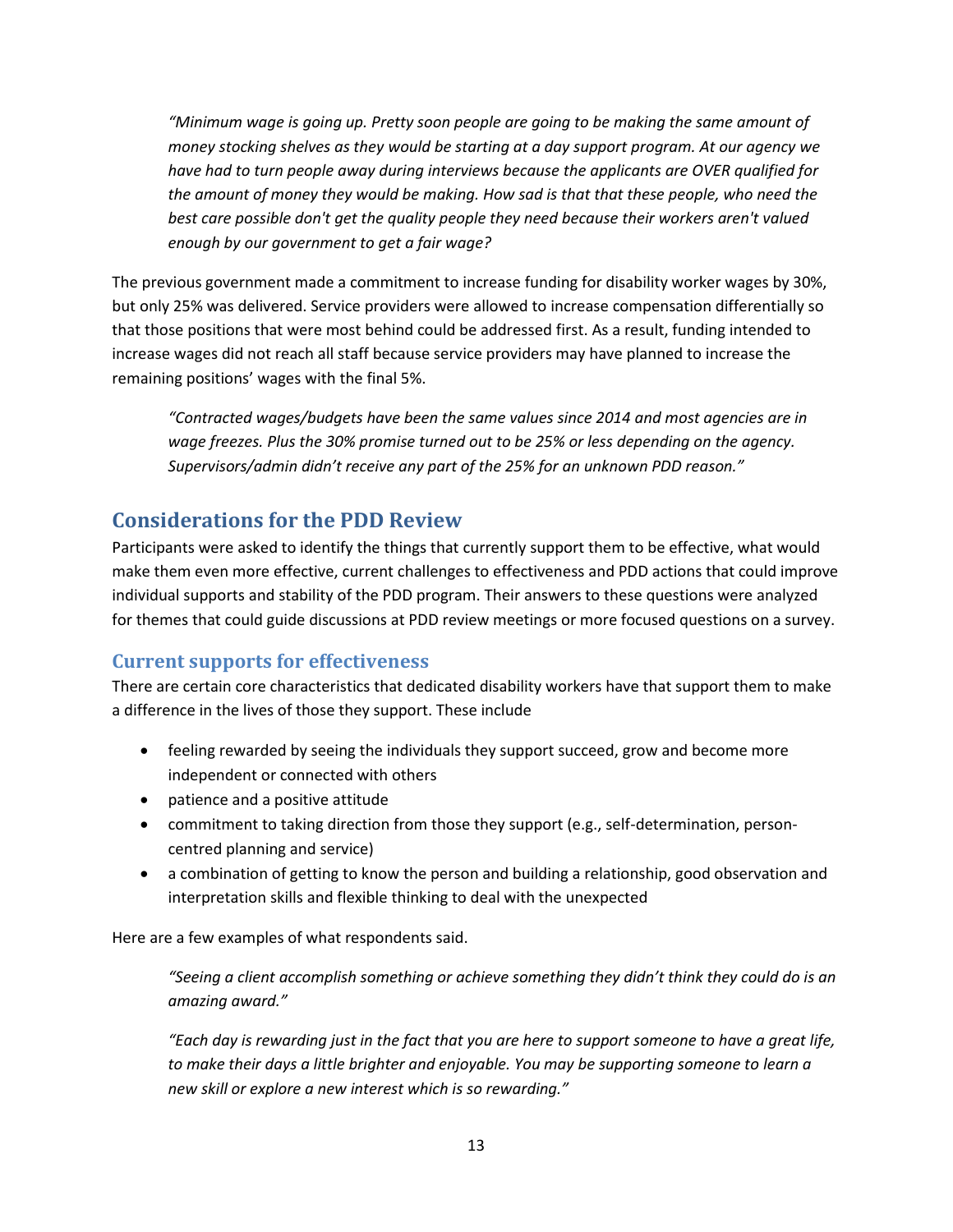*"My own mindset is what makes the difference in the lives of those I support. Not taking what*  happened yesterday, into today. And learning from staff and clients on what works and being *patient."*

*"My team treats the clients with respect and as the adults they are. Respect is a two way street and we have seen incredible growth and confidence in the clients we support. Our team honour the families of our clients, as they are their families, and natural supports are encouraged and arranged as the families want."*

*"Making sure they make it to their medical appts. Being the "Hey, let's go to this. It will be so much fun." high energy, upbeat worker to help keep them motivated. To plan summer holidays for them and make sure they get out of the "day to day". To talk to them on the phone way past my hours of work to help with anxiety."*

*"What is good is being able to support interdependence and build natural supports where needed; however individuals, like many of us, ride a roller coaster with good and not so good days. Where staff are expected to step up and help sometimes at all hours."*

Disability workers also identified supports that have helped them be effective, including

- training that teaches new skills and builds their confidence
- supportive and knowledgeable supervisors and team members
- support for workers to be creative in how they meet individuals' needs
- having stress management strategies and taking time for self-care
- low cost and accessible community opportunities for those they support (largely in urban areas)

The first four of these five supports for effectiveness require time, whether it is time for training, time for consultation, time for problem solving or time for renewal.

*"Day to day I'd say the thing I do most is help people problem solve. I work with them to help regulate and manage their emotions, find their voice, and achieve their goals. I work with them to go to appointments to upkeep their health, go to the gym, learn to cook, get outside in nature. All while helping them understand why these things are important for their physical and mental health. The goal of every individual is to be as independent as possible and to be a part of society. Every life is different and is treated with empathy and validation."* 

*"I am a behavior support specialist so I write behavior support plans. As we can help individuals manage their emotions and behaviors, we can open up more opportunities for them. I also train staff in mandatory training as well as how to carry out the behavior support plans. With staff who are trained well in how to implement strategies, we can improve the chance that individuals will learn coping and self-management skills and service provision will be consistent. Training dollars are not there - to cover my wages or have more than a one-time 3 hour session to teach/train the staff. There should be additional monies for more extensive training."*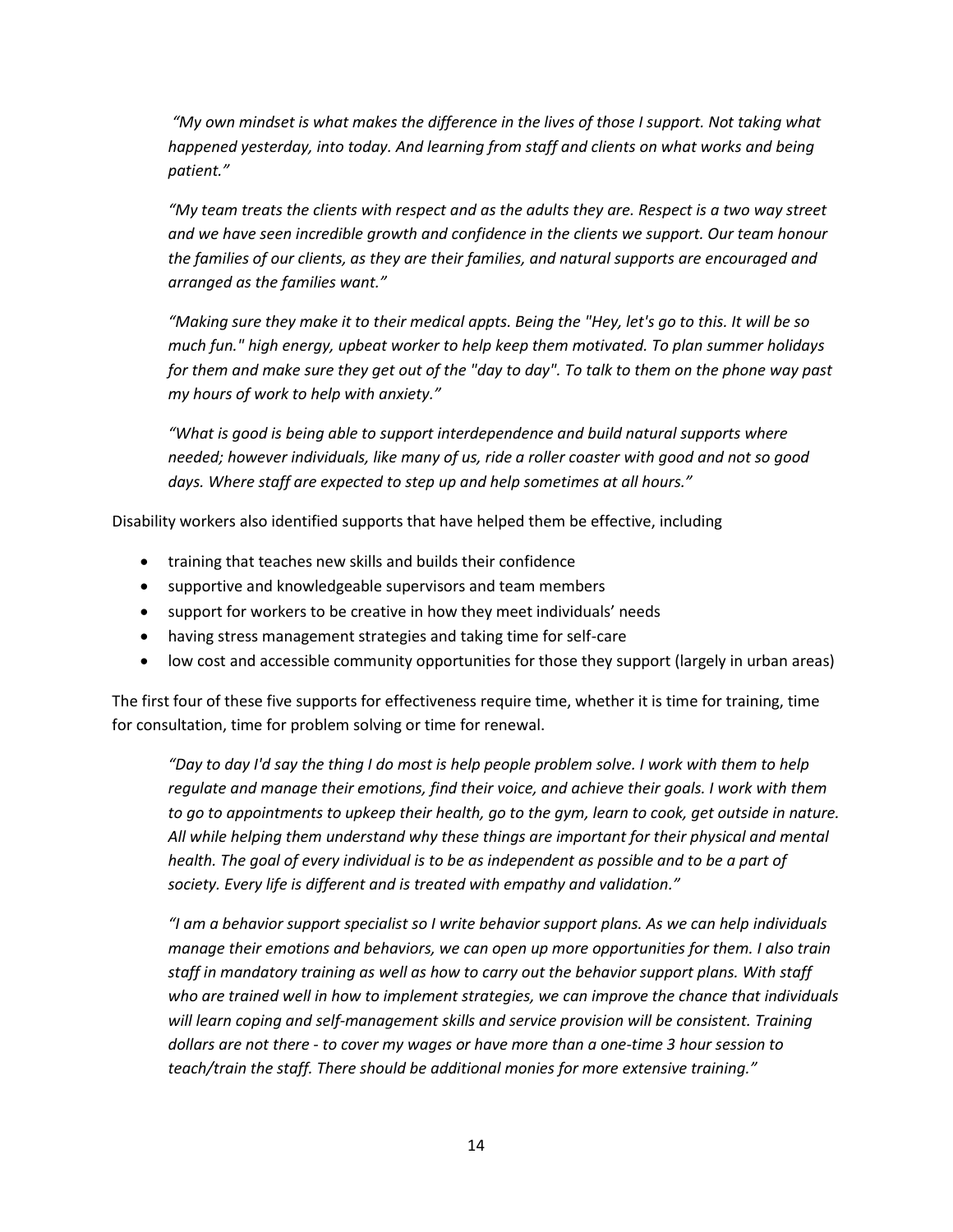*"The support that we receive from our organization to find the right job for each individual. There is not pressure to place in the wrong position not respecting the individual's requests. The encouragement and support to take additional training in person or online."*

*"I have a very good support network. My boss has an open door policy so whenever we need to talk she is available. We have lots of training as well for stress management and how to handle situations quickly and effectively."*

*"Training helps me to provide positive environments."*

*"The ability for individuals to have choice and control over their day to day activities. Being able to utilize community resources that are no-cost or low-cost."*

*"Ability to be creative in how I meet a client's need."*

*"Keeping things client centered and working as a team when approaching barriers."*

A number of disability workers pointed to the importance of routine to the well-being and functioning of the individuals they support. Front-line workers play an important role in helping individuals organize and plan their day (or longer periods) so they can have control over their own lives. Besides activities, routine also includes having reliable support from familiar workers. The ability of workers to make themselves available to help when needed, not just during the allotted support time, helps individuals calm down and averts crises.

*"I believe that it is positive that I am able to encourage the individuals I support to plan their days. I feel like it is extremely important for individuals to be able to have a say and be supported to live full, happy and productive lives."*

*"Our clients are set up for success by having routine activities, expectation of client-centred care, and supportive supervisory assistance for advice or encouragement."*

*"Having a routine that tells people when I am working with them helps with anxiety and keeps people organized and ready for when we meet."*

*"Every day I remember all the people who have helped me in my life, so maybe I can have the same influence on someone else. I make sure to have Self Care very much a part of my life. I separate my personal life from my work life. I rely on my managers and coworkers for advice and guidance. I believe in the people who I support."*

*"The routines of the day of course reflect the needs, likes, desires....of the client. For any worker, if the routines are maintained, things should run smoothly. Bumps in the road happen and when you have teams, specialists, training opportunities along with observation and documentation skills, change can be effectively implemented to everyone's benefit. Our agency focuses on the details, combine that with person-centered planning and follow-through, lives move forward - all*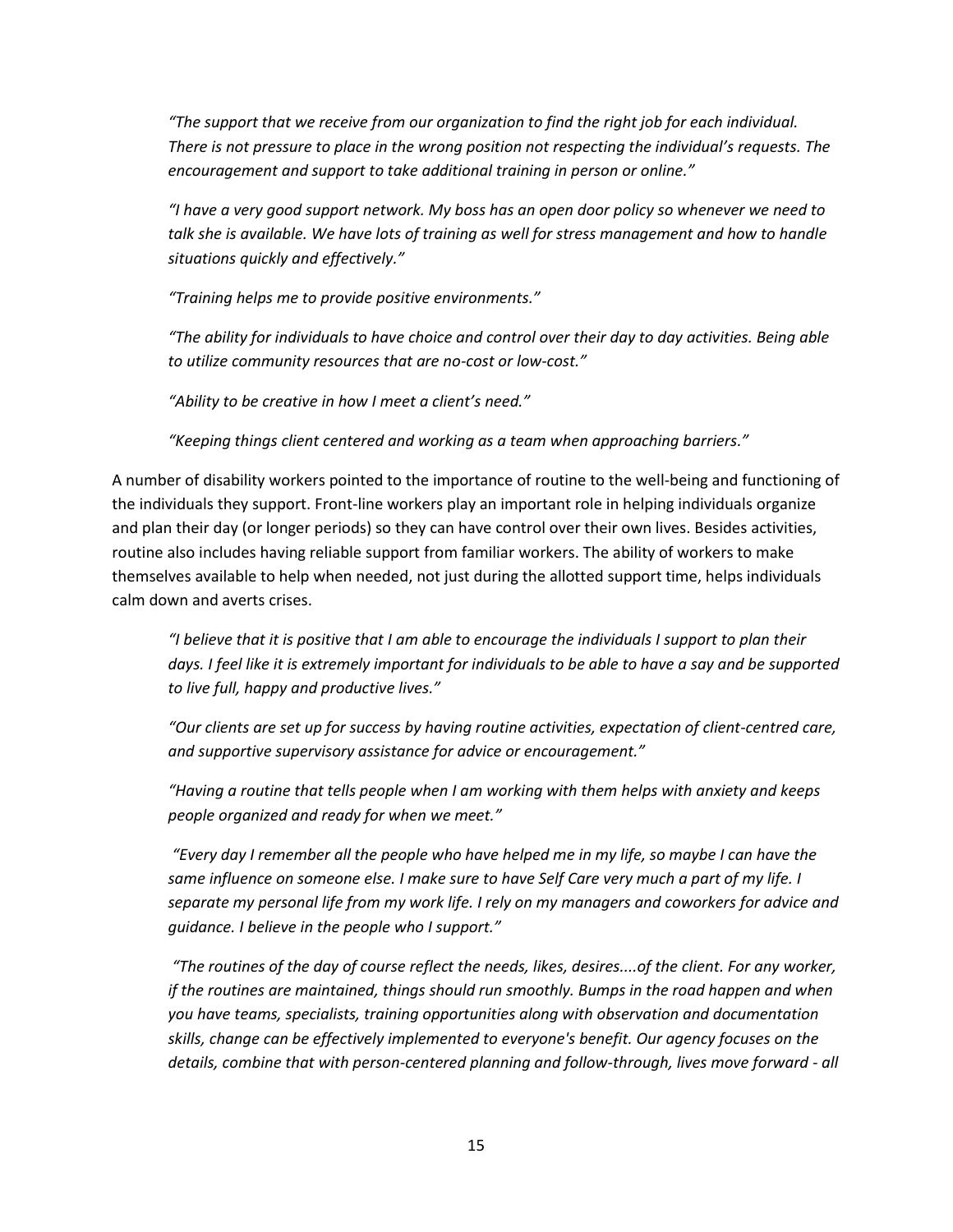*round. The ability of our agency to respond to emergencies and change is a professional approach that facilitates growth for all."*

Supervisors in particular noted that finding and supporting the right front-line workers make a difference in individuals' lives. This includes

- adequate screening, monitoring and supervising staff
- ensuring that staffing is consistent and ratios are adequate to produce good outcomes
- finding the right training resources beyond the basics to support staff growth
- supporting workers to be creative, inspired and recognized for their work

Supervisors noted involvement and support from management, government agencies, families, other stakeholders and community resources as important to their ability to make a difference. This includes recognition at individuals' planning meetings that the supervisor and front-line workers know the individual and know what they are doing. Being allowed to take a risk and make mistakes supports creative solutions.

*"Support from management, and the understanding that those of us doing the front-line work are the ones that really know our clients is what makes my job easier. It is very difficult to be told by someone who only sees the individual once a year at a planning meeting that I am not doing my job right or that I should be able to manage certain things better without support. This pertains to management, funders, etc."*

*"Having trained, experienced staff that understand the philosophy of providing support, not just providing 'care.'"*

*"Having adequate training, having proper staffing ratios, resources for education programs."*

*"We need to continue having adequate screening, monitoring, supervising, and training for our staff. Providing professional development opportunities beyond the basic required workshops for*  long term employees would provide them with the knowledge that their service is valued and *that they are not expected to be content with becoming stagnant after they have done/ or provided the basic training required for their work. People need to be creative, inspired, and recognized in order to achieve their desired outcomes whether they have disabilities or not. Being part of the community and enjoying more independence is achieved through exposure, learning, and quidance. Everyone involved needs to experience a sense of pride in what we have accomplished and that the people we are most connected to recognize our accomplishments."*

*"A supportive work place environment where I feel free to ask questions and raise concerns. Continuous training, as well as refresher courses so that I'm always up to speed on relevant information. The freedom to take risks (within reason) and make mistakes which helps me grow in my profession."*

*"I work with a great team. Cooperation, respect and support for each other is an important part of the team. Staff are often viewed as role models and the clients emulate many of the*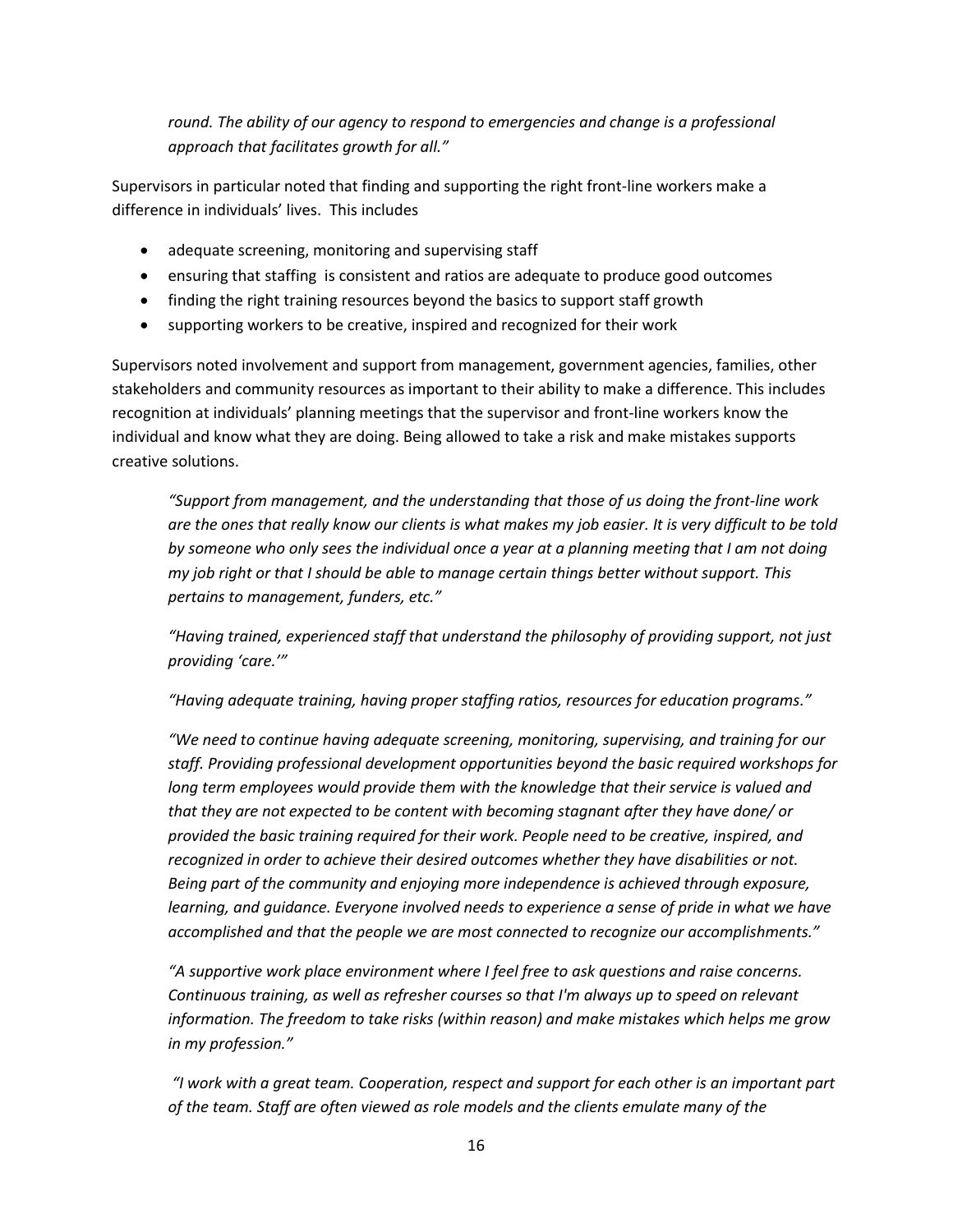*philosophies demonstrated by the staff. Independence is promoted by working with each other, not just supervising. The agency promotes independence and self-determination. It is understood that each client is unique, and strives to personalize the service for each one."*

*"I think for everyone, persons with disabilities included, setting goals for (themselves) is very important. Not only for their own self-esteem, but how they are treated and included in the community. Everyone has improvements and space to grow, and tracking this, I feel is key to success."*

*"To assist citizens with disabilities to make a positive difference in their live takes a lot of work. It comes down to specific routines, being able to think quickly on their feet in times of crisis, dedication of staff members (including authenticity - not just being there for a pay check), planned positive procedures, planned restrictive procedures, training available to staff."*

Leaders recognized the value of good policies and procedures in supporting people's success. Looking beyond their organization, the following all played a role in helping to make a difference for individuals:

- strong community ties and partnerships
- access to specialists
- inclusive community opportunities
- good communication from government
- adequate funding

*"We are an agency that has been operating for over 50 years and have strong ties in the community. We have very well developed policies and practices that guide our staff that enables them to achieve their outcomes. We have the support of many different community partners."*

*"Adequate funding for pwd. Decent pay for staff. Communication from gov. The current minister does not communicate."*

## <span id="page-16-0"></span>**Challenges and solutions**

Respondents were asked to describe what things would look like in a perfect world, the current challenges and how PDD could help protect and improve supports and the stability of the system. Taken as a whole, these questions identify key challenges that the PDD Review should address and provide some ideas to explore together with the community that could create a better and more sustainable system of supports for individuals with disabilities.

Currently, the system of community supports is underfunded, with staff wage levels and training opportunities the most frequently mentioned needs. However, it is not sustainable to simply increase funding levels for wages and support training in contracts with families and service providers without a pay-off in terms of reduced costs elsewhere. This is fundamentally the rationale behind the adage, "An ounce of prevention is worth a pound of cure." While it is unlikely that the savings of good practices would outweigh costs, when quality of life improvements for individuals is added to the analysis, the investment is worthwhile.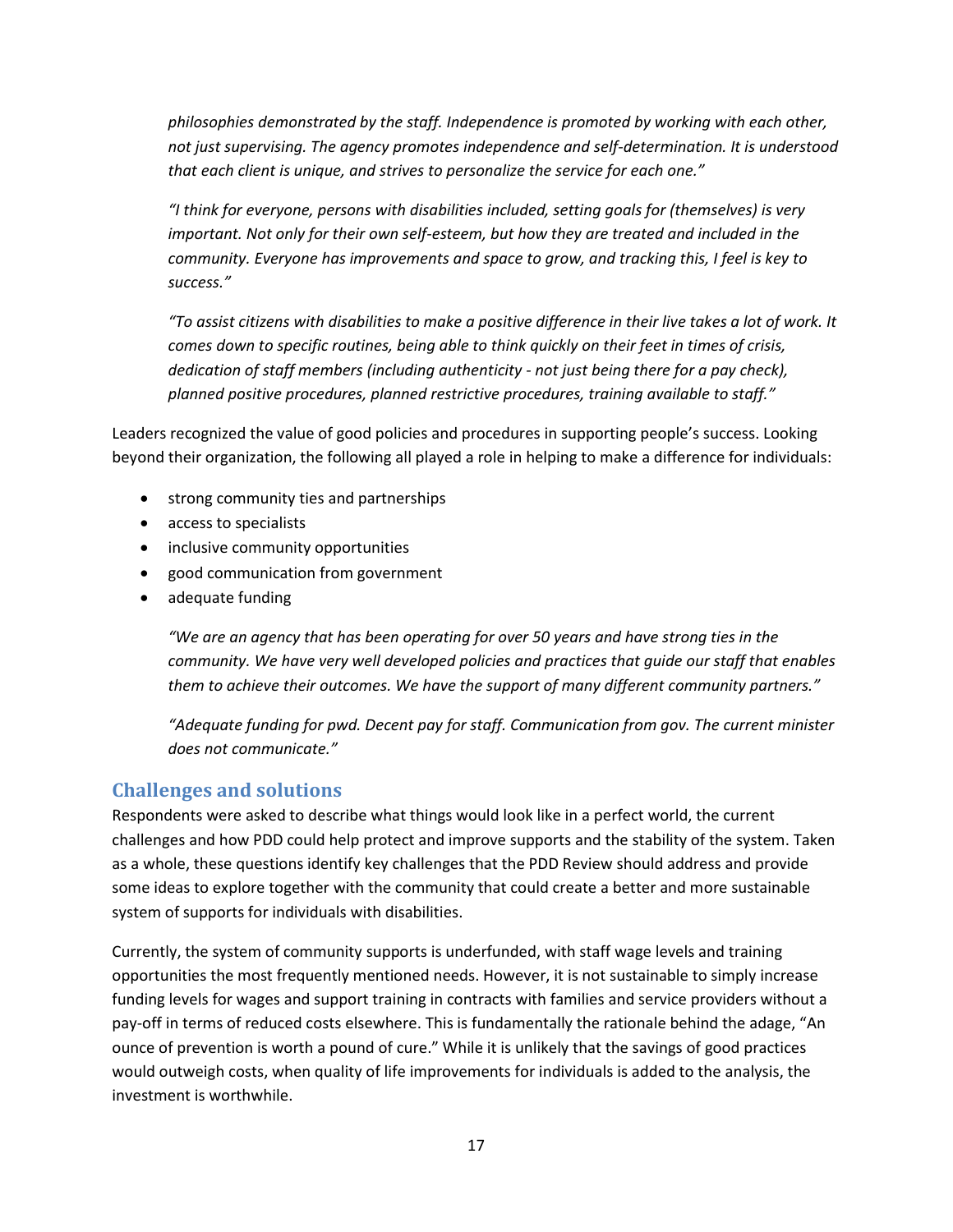Here are some areas that were prominent in the answers to ADWA's survey.

#### <span id="page-17-0"></span>**Individual planning and goals**

While many respondents pointed to the importance of planning and services being person-centred and person-driven, the process of setting annual goals/outcomes is often constrained by what is acceptable to PDD. When outcomes are not achieved because they were not really of interest to the individual, the organization's funding may be reduced.

*"The way Goal Plans are captured needs to be reviewed."*

*"Clients have to determine their goals for the coming year in a formal meeting. Agencies must work with clients towards achieving these goals. Clients often express goals that are promoted by others or to please those at the meeting, and do not want to work on them. Agency funding is tied to the percentage of achieved goals. I strongly believe that this takes away from assisting clients to live the life they want."*

*"Individual Service Plans do not reflect the clients. The clients come in making up goals to please PDD. There needs to be a better way of capturing client's needs. Clients should be entitled to live life without having 'goals'."*

*"Every human needs goals to work towards and accomplishments to achieve. Taking into account limitations, expectations need to be in place, assessed several times a year, and progress, however incremental, be celebrated. Too often, expectations are fancy worded paperwork that has no relation to reality on the ground and aren't truly supported, especially with clients with complex needs. Even clients who are resistant need programs that support their emotional well-being in terms of accomplishment in their lives."*

*"Also, the fact that PDD is turning every individual life into a checklist. "Was the goal completed? Yes or No. No? Okay, we'll cut your funding." And telling us that each goal has to be so specifically achievable and that they cannot repeat from year to year takes away from the personhood of the client."*

*"Person-centered planning –meaningful goal setting not goal setting that meets govt's needs."*

*"Establishment of goals meaningful to the individual, not just established because of PDD requirements."*

*"Stop expecting agencies to schedule their (individuals with disabilities) whole lives in order to do more with less as that is no life at all!; stop expecting employment from every citizen, they have the right to retire too; stop punishing the success of gaining skills by taking away the supports that got them their (when a citizen takes their baseline of aggression from 3 per week to 1 per month, you take away some of the funding dollars that got them there because the data shows that they are doing better so the staffing isn't needed, but then everything goes haywire and agencies need to fight like crazy to get those supports back)."*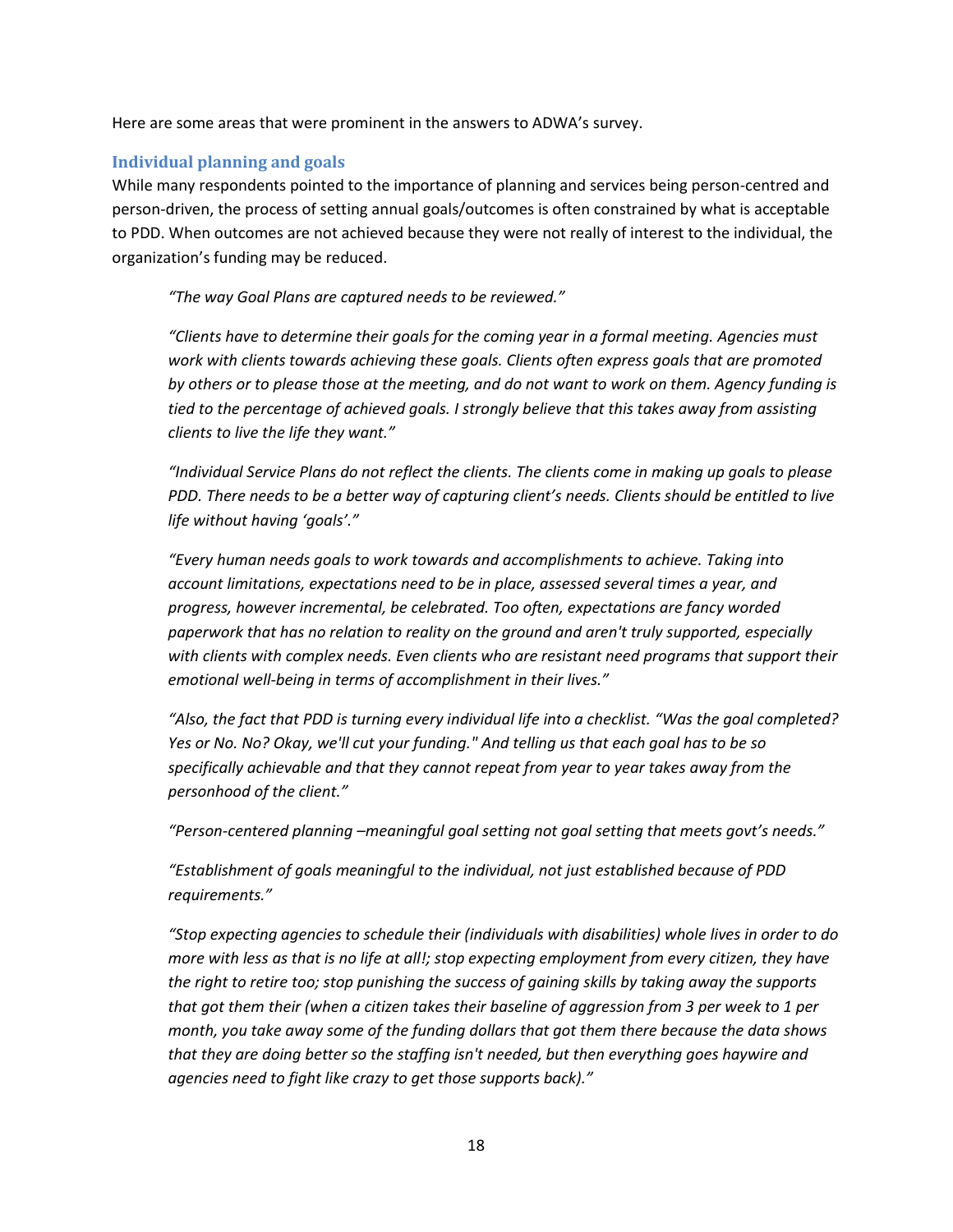*"The freedom to meet clients' needs on a daily basis. For example, I have a Supported Independent Living client that has specific goals we are charged with working on; however, he needs more support than what his goals detail. On any given day, he may choose not to work on his formal goals, as there may be more pressing needs such a trip to the doctor, a medication refill at the pharmacy, a trip to get groceries or cleaning his apartment."*

It was noted that the constraints are not always due to PDD rules, but sometimes could be the result of what was offered by the service provider. This was especially true for where people lived.

*"There would be a qualified team that worked together to support people in what they want to do, not what agencies can offer. I have heard too often that "we (agencies) can't do that" (when discussing goals that a person wants) so the goal doesn't happen."*

The goal-setting process and outcome measurement have significant implications for individuals who receive PDD-funded services, those providing the services and the PDD system. This is an area which should be discussed with all stakeholders as part of the PDD review.

#### <span id="page-18-0"></span>**Impacts of paperwork requirements**

In recent years, PDD's response to the need for qualified, skilled individuals in the sector often involves increasing and changing regulations and paperwork requirements. For instance, if workers have to record the temperature of the water when they draw a bath for someone, they will be sure not to make it too hot, even if there is already a regulator on the system. Paperwork and the technology required change frequently, and new systems take time to learn.

*"The ever-changing paperwork and formats/methods of planning required by the government, that leave everyone baffled - or feeling that they are starting all over again. Fitting people into categories for the purpose of tracking money and government mandates makes the supports seem impersonal and contrived to fit the department rather than the department fitting the services needed."*

*'[Challenges include] the amount of policy and paperwork required. The lack of a standardized system that is effective and accessible to all agencies regardless of whom a client chooses for support."*

*"I would like to see things as consistent. Changes at the government level have impact on agencies beneath it and changing systems with the whims of government every few years wastes a lot of time in setting up new systems, policies and dealing with confusion in doing so, as well as making looking at history impossible without a lot of adjustments."*

When requirements change, agencies and the individuals working for them often have the burden of paying for the technology needed to implement the data collection process.

*"The company I work for is moving to requiring all paperwork to be submitted electronically however, they do not seem to have the budget to provide us with fillable forms on the website. The onus falls on us the workers, to get the needed technology to meet this requirement. As well,*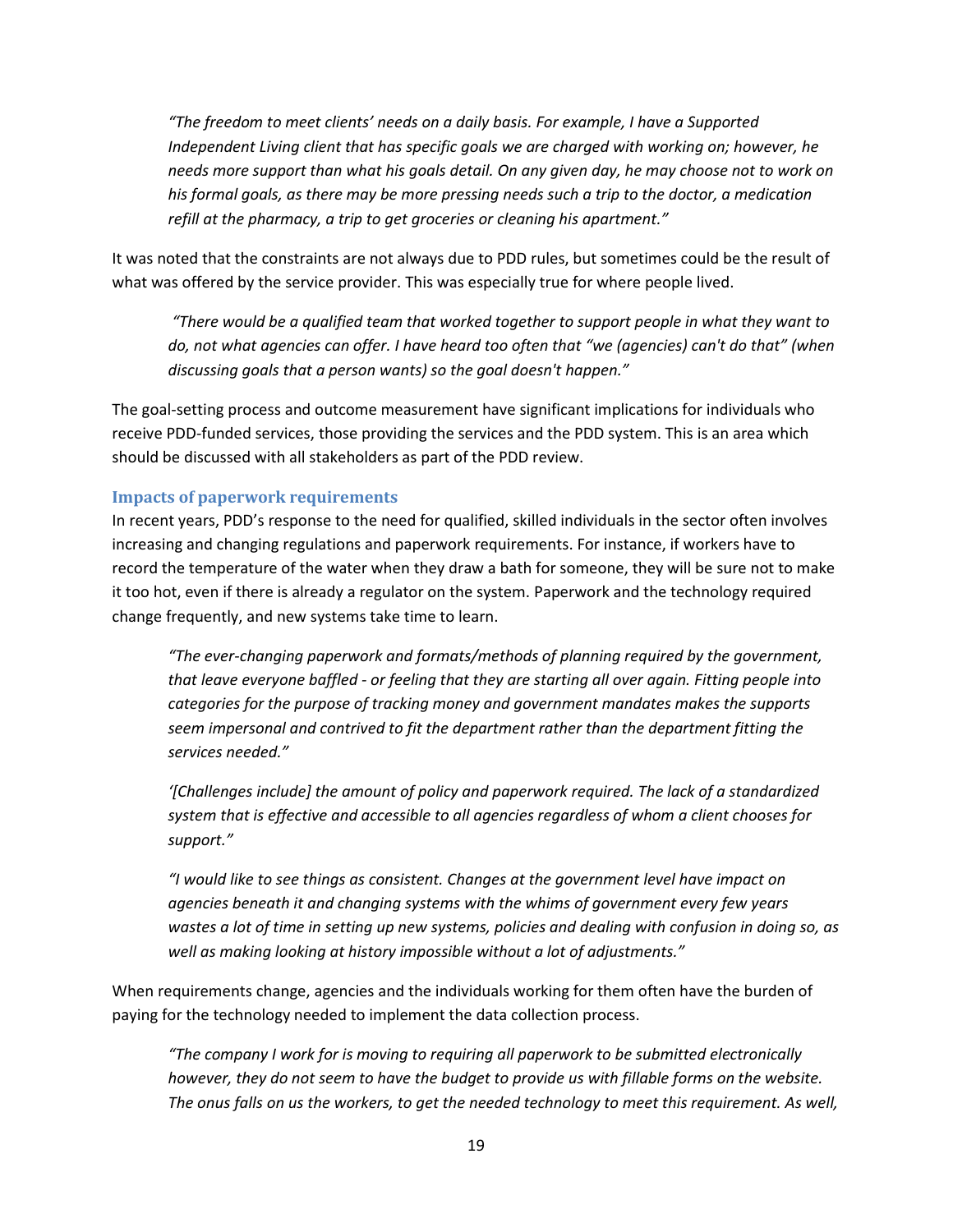*data charges are incurred when I use my phone or my tablet to send PDFs electronically. In a perfect world I would be supplied with needed technology such as a tablet and a data plan to cover these costs."*

Much of the paperwork burden falls to those who carry out direct service or are responsible for supervising and supporting those doing direct service. Team Leader roles work best when they have developed a relationship with individuals receiving services so that they know what works best for them. However, paperwork requirements cut into the time that they can spend with individuals and with their staff. Because funding for non-direct service time (admin time) is minimized in contracts, some people working in the field are completing paperwork on unpaid time.

*"I have been a Community Support Worker for 6 years. One area that causes frustration is the ever-increasing paperwork load we are required to handle. It is getting to the point where it is impacting the amount of quality time we have to positively interact with our clients. I am always so busy documenting and filling out forms that it is a struggle to complete this and still be able to do all that is planned with my client. That leaves completing it on my time, unpaid."*

*"PDD needs to understand that an important part of the job that they underfund is administration in the homes. Team Leaders are expected to be on the floor and keep up the paperwork required in PDD-funded services."*

*"There would also be time in the day to build those relationships instead of maintaining paperwork."*

*"Less paper protocols and supports looking for forms, signatures and files and more opportunity for creative and relevant conversations with supports and those being supported."*

While no one argues that there should be zero paperwork, in a system with limited resources, paperwork should provide meaningful accountability, be an adequately funded activity and not detract from service provision. A survey question asked what agency paperwork would help PDD fund, monitor and evaluate the provision of services in a meaningful way and how often should it be provided. However, there was little consistency in response, even within a particular service provider role.

The choice is available to put more money into the system to pay for the current level of paperwork, or to find ways to decrease the paperwork burden to fit the amount of current resourcing for it (or less). With new Labour Ministry regulations requiring reporting of near misses in addition to accidents, the paperwork burden in this sector could increase dramatically, making this a perfect time to work together with the community to discuss paperwork requirements as part of the PDD review.

#### <span id="page-19-0"></span>**Funding of necessary but underfunded supports**

A common theme among respondents was the underfunding of necessary components of the support system. While there was a sense among some respondents that some people in the system have more funding than they need, far more pointed to the fact that it was at the expense of others who were not getting the level of support needed to thrive.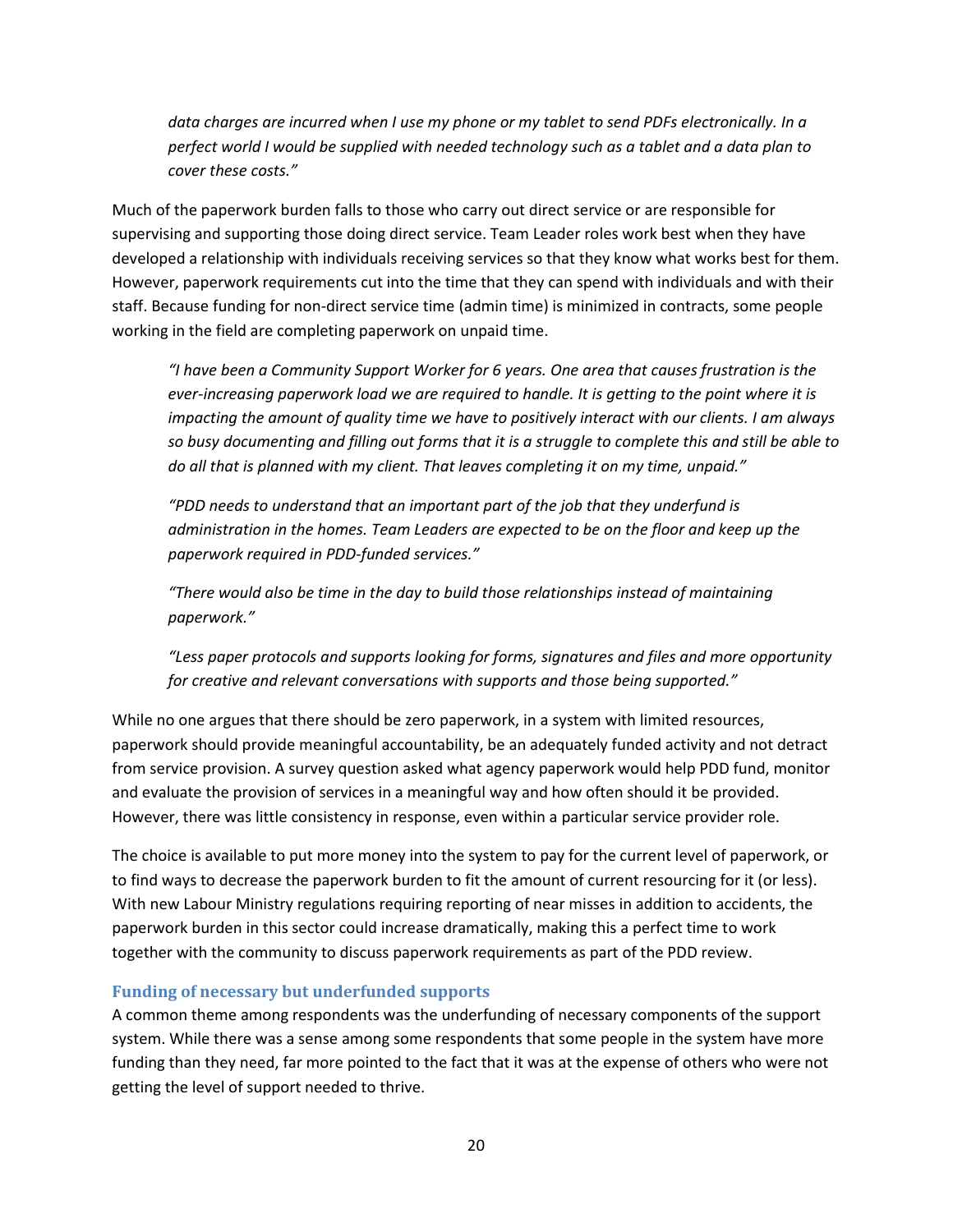There are several situations in which underfunding was noted:

- individuals who are aging and have rapid declines in health and abilities
- individuals with mental health issues that vary in need for support intensity over time
- individuals new to a service setting (service planning stage)
- community development work and consultation (indirect services)
- education and training, particularly related to individual needs

Once aging individuals start to decline, their needs for service increase too rapidly for the system to respond. By the time the paperwork to support an increase has been reviewed by PDD, it can already be outdated leaving the individual underfunded even if funding has increased. In addition, accessing an array of services across different systems is discouraged and complex.

*"For aging individuals, lack of fair and reasonable access to services that other Albertans have access due, due to double-dipping concerns that are unfair. For example, accessing home care for individuals receiving supports through PDD is very difficult as it's perceived as double-dipping, which it is not."*

*"[Challenges include] When the needs of an individual changes but the funding does not change."*

*"Key in my area is recognition of the impacts to individuals when they turn 65. Funding changes and when clients are a married couple and funding is based on 'combined incomes' it can be devastating. It takes hours of application and proof reading [and going] to several different agencies to ensure clients have what they need to remain in their own homes. You need to know the impact on the younger person in the marriage when changes to their AISH funding goes down simply because their partner has turned 65 - it is hard for them to grasp and support is truly required to help them work through the adjustment period as they feel it so personally. Remember, this is happening at the same time they are seeing huge decline in the spouse and truly need support to see that the future includes support."*

Mental health resources within the system are limited, especially outside major urban areas, and those providing generic mental health supports sometimes espouse misconceptions about individuals with developmental disabilities related to mental health. Addiction of supported individuals is becoming more of an issue for disability workers.

*"[Challenges include] Lack of mental health resources in rural communities. This sometimes leads to individuals having to pay for trips to the city to see mental health professionals."*

*"As we are in a small rural area, resources are sometimes limited. Access to more training opportunities that are cost effective would be beneficial. More mental health resources are needed in our community as well - but specifically - mental health professionals who are knowledgeable about intellectual disabilities."*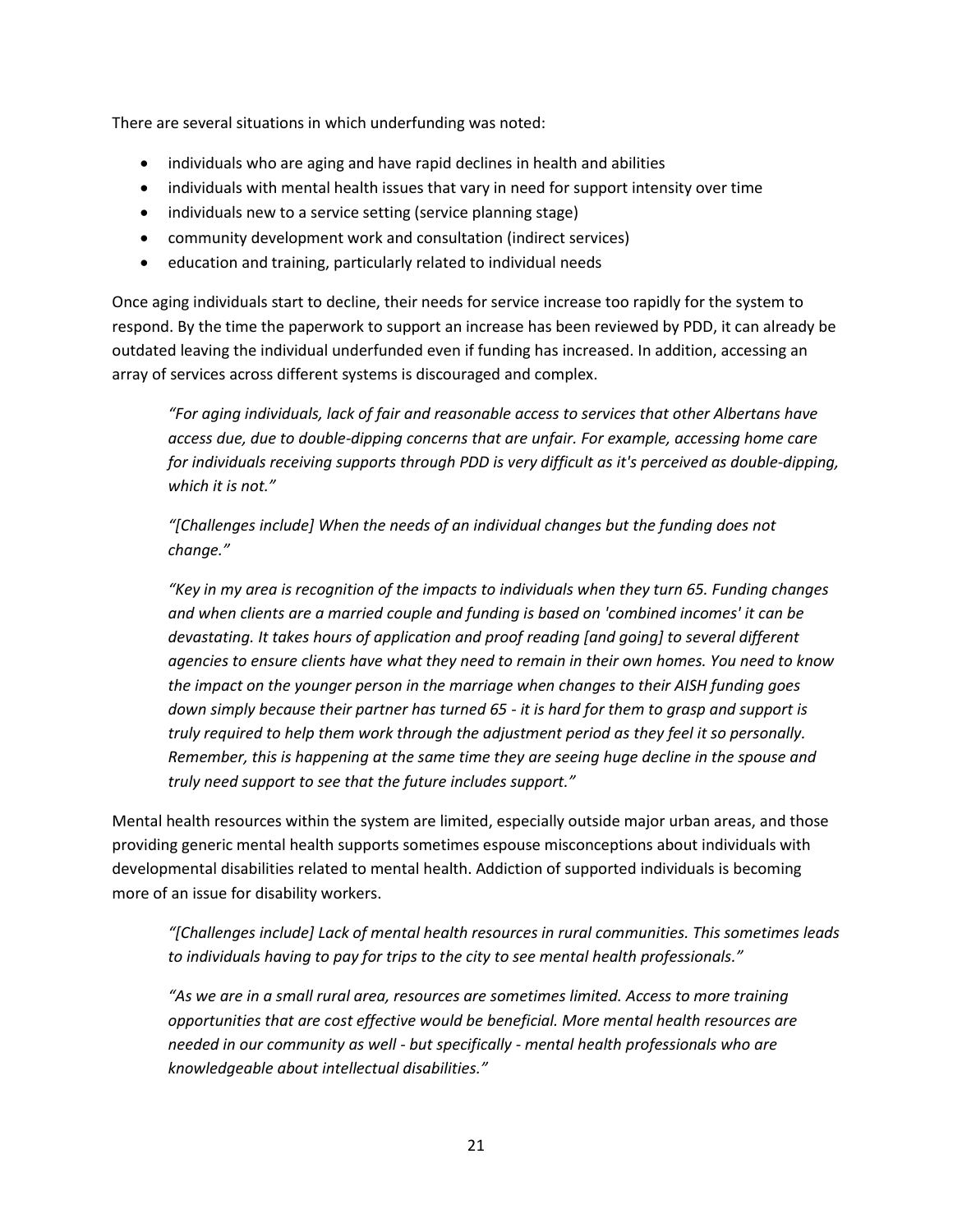*"[We need] easily accessible resources to health services (ex; mental health) that doesn't prescribe to the mentality that citizens with developmental disabilities cannot benefit from cognitive behaviour therapy - they can and do, they just need more sessions (which also needs to be funded) with someone who speaks with them not down to them and doctors who don't ask the staff why the person is there, but rather speak to the citizen themselves."*

*"Mental health and addictions tend to be more needed in PDD and supports need to be trained to the new world of supporting individuals with disabilities."*

*"The need for counseling services for those we support is crucial, yet there are barriers to accessing this. In previous years counselors were made available to PDD funded Individuals, but now the process of being referred to COAST for short term counseling only is not ideal for the individuals we support. Community resources in this regards are scarce and often times cost money to the Individuals, something most cannot afford. It would be great if counseling services*  were once again made readily available to Individuals who require it. In the long term, this will *reduce the need to manage challenging behaviours that sometimes result from a lack of this resource."*

In addition, those whose mental health issues or other needs vary in intensity and frequency may underuse the support resources at times, while requiring more than what is available (or merely all that their funding includes) at other times. When they do not need all of their service funding, organizations do not have the flexibility to use it to fill the gaps of others in their service. This is frustrating for those who provide the services at all levels of the organization.

*"Individuals would have the supports required, including the ability to have variable staffing levels to match the variable supports individuals need for different activities (i.e., more support for employment and less for recreation)."*

*"Everyone had the right amount of funding they require daily, not having to adjust daily schedules because we are short staffed. Pairing Individuals with the same support needs if needed to ensure that they are able to do the things that they want."*

In recent years, individuals new to PDD services go through a planning process with a PDD representative, which requires system resources. Once they are starting services with a service provider, they also go through a service planning process. Each of these planning processes requires time to get to know the individual—their likes, dislikes, needs, strengths and goals. Initial service planning is a labourintensive process that can take more time with the individual than the subsequent services. (As well, each time staff change and new staff take over service provision to the individual, the getting acquainted process takes additional time before services are back up to speed. However, this is a different issue.) Service funding does not take into account the extra staff resources required for this process.

*"Another aspect not yet discussed is the fact that there are no transitional funds available in the adult world (children's services far exceeds PDD in this realm). Getting to know someone and*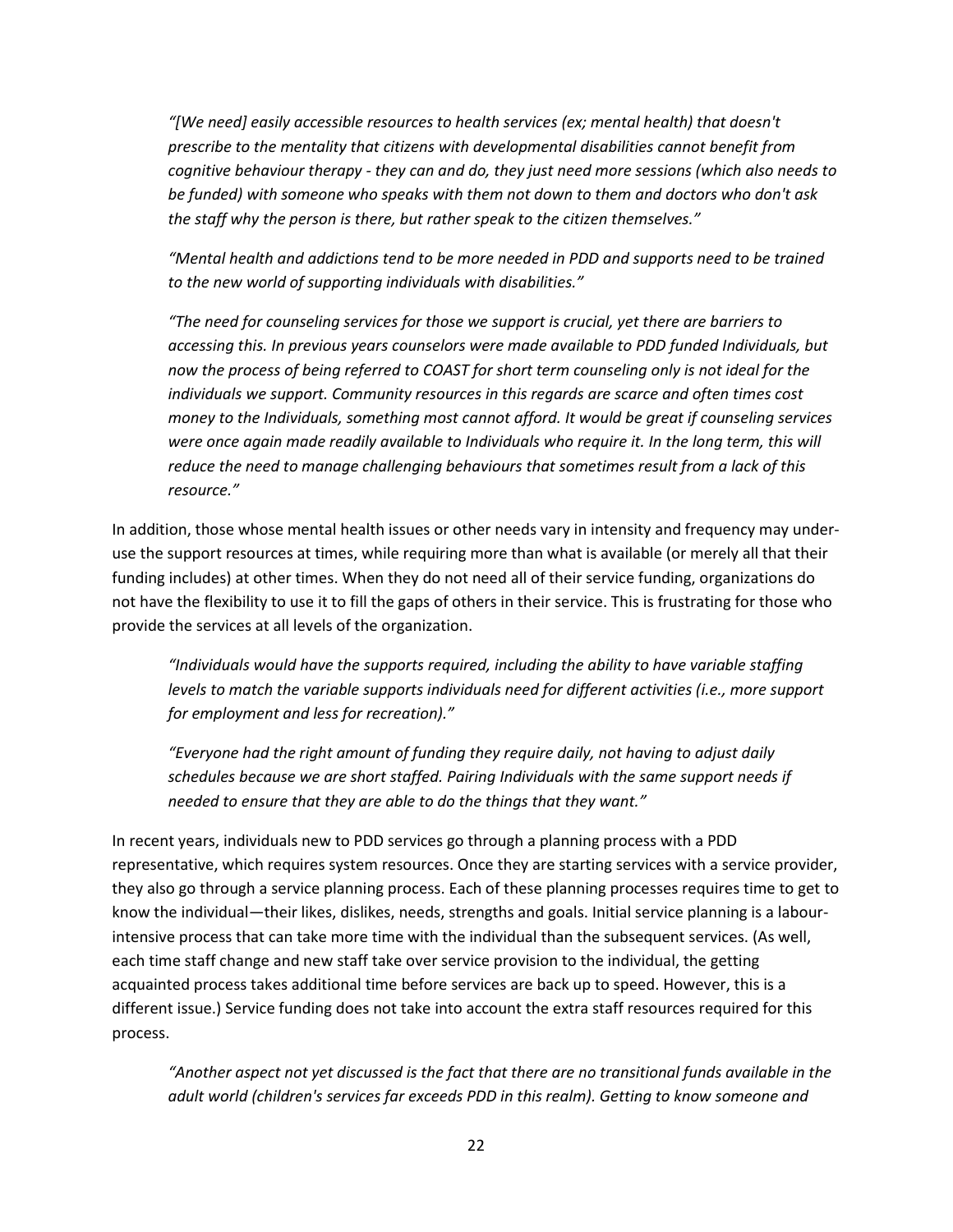*ensuring the most qualified and well-rounded team is in place takes time, but no-one wants to fund the intake process. It takes a minimum of 20-50 hours to build a team between case meetings, interviews, data gathering, connecting with all key stakeholders, etc. to even consider bringing a new individual into services and that does not include the training required, the set-up of the home from grocery purchases to furnishing it, and finding adequate homes in the first place. Again, none of this is funded, so we end up asking more of the committed staff we have until we burn them out... it is all a terrible vicious cycle."*

*"A better more accurate intake process. Some clients present well but have many issues that require more input from staff then funding allows"*

Community development work is the process of finding and establishing relationships with community professionals, employers and community members for the purpose of helping an individual receive effective services, find a fulfilling job or be included in community groups and activities of interest to them. This research and community development work often takes place without the individual in the room and is considered indirect service. While it is necessary work to obtain important outcomes and improve individual quality of life, it does not involve directly working with the individual. (In fact, most individuals would find it boring to sit in the room while staff makes phone calls on their behalf and if they could make the phone calls without staff, they would do so.) Consultations with professionals or with supervisors are important elements of problem solving to find the best means of supporting individuals, yet they are not included in service time. While there is value in ensuring that individuals are not shortchanged on the number of hours of direct and meaningful interaction with disability workers, it is important to the quality of the support to include funded time for these types of indirect service.

*"Too little indirect care allotted to allow for better planning, organizing, building community connections, etc., all vital activities needed to help people connect in meaningful ways. Direct care staff have little opportunity to focus on those types of activities. [There are] too few opportunities to work with other types of professionals in a collaborative manner."*

*"My role encompasses the development of behavioural supports and on the good days, I am not trying to juggle developing wellness plans with intake meetings, meeting minute write up (because PDD wants the documentation, but doesn't want to pay for it to be done...), contact with key stakeholders, fielding questions from staff on how to navigate a crisis, going onsite to assist with de-escalation, etc. etc. I have seen the difference that a holistic support plan can make in the lives of people (especially those that many parties said could never be supported in the community) and it fascinates me how this is still so very undervalued. Please consider how very important the behind the scenes work is to success."*

*"Unfortunately, we cannot pay our staff when they are not providing direct hours so there is an unspoken expectation from PDD that it be done but on staff's own time, which is not only unfair and unrealistic, but dehumanizing as well."*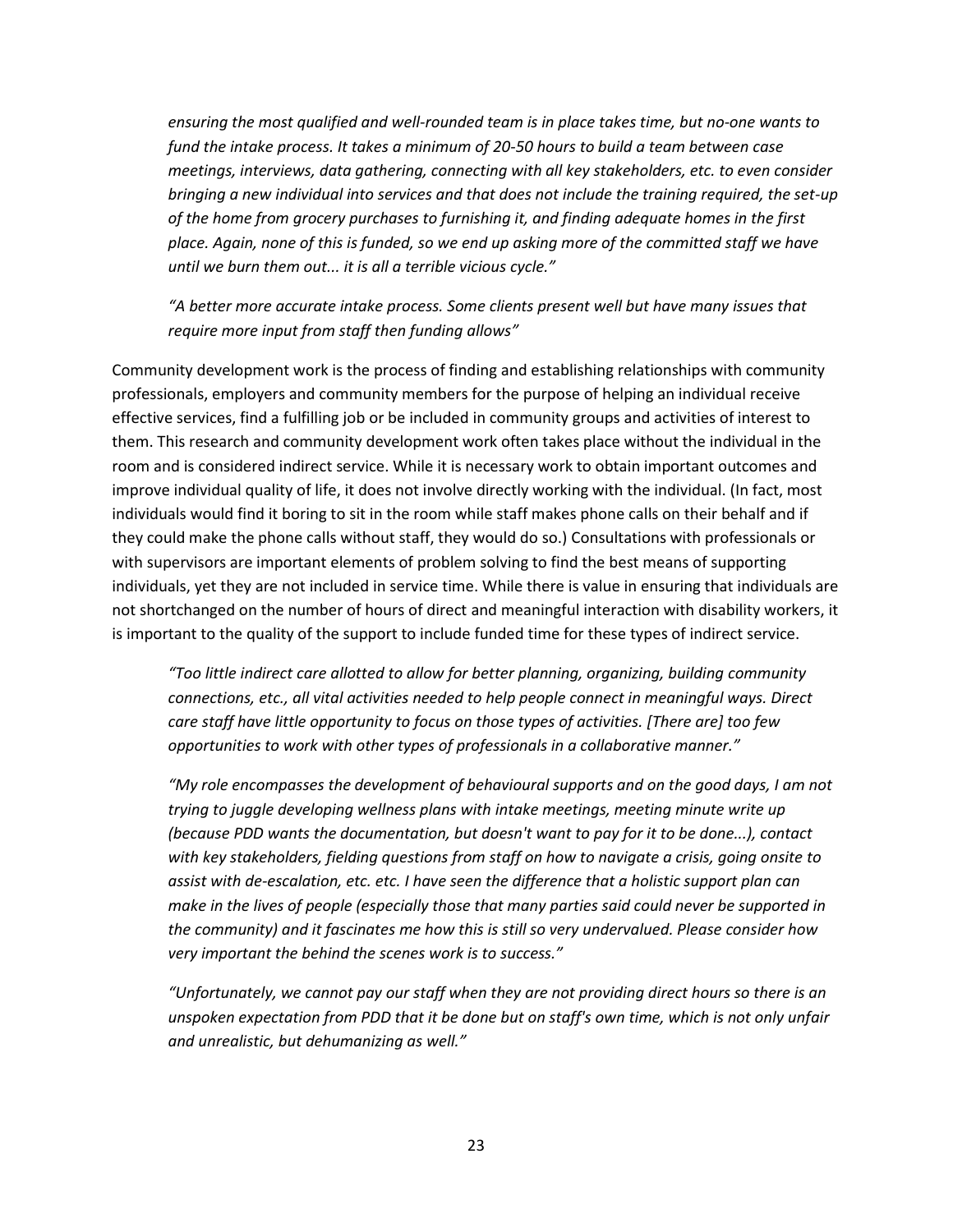*"[In a perfect world, it would include] having time to facilitate natural resources in the community as this takes time and happens naturally and not in the 'scheduled hours of community outings from 12-2.'"*

Education and training—particularly training that is not a requirement of the field—were a consistent theme in describing either the ideal state or current challenges. As the needs of the supported individuals become more complex, those providing support need to become more knowledgeable. Funding for professional development was an early casualty of funding cuts and has never been restored. With limited college and university programs available for educating the workforce, the number of people becoming disability workers without a Canadian degree, diploma or certificate has decreased, making on-the-job training opportunities more crucial. Along with access to training, continuing ability to consult mental health and other knowledgeable professionals needs to be funded as part of the overall contract.

*"With staff who are trained well in how to implement strategies, we can improve the chance that individuals will learn coping and self-management skills and service provision will be consistent. Training dollars are not there - to cover my wages or have more than a one-time 3 hour session to teach/train the staff. There should be additional monies for more extensive training "*

*"Learning opportunities would be regularly provided by the funders who have expectations but do not actually facilitate learning opportunities that result in the desired outcomes."*

*"No training dollars attached to the individuals - we need additional dollars to provide staff training in how to implement the programs/procedures correctly."*

*"Bringing in regional/provincial guest speakers is fine, but what happens when their 6-7 hours is up? Who takes their ideals and brings it forward to ground level - again it comes back to having the funding (and admin/mngt team) to bring all the ideals to fruition?"*

*"Some individuals are doing very well with the level of support that they are receiving now; however we struggle with a new set of issues, i.e., addictions, mental health, complex needs. The skill set required is changing. In a perfect world, education would be made available to staff that require it."*

*"It would be great if they could feel prepared to handle all kinds of difficult situations (like when the client strips down in public and screams rape so that the individual can get away from staff to go gorge on food due to their Prader-Willi or get the next high due to the level of addictions that agencies are dealing with) by offering them in-depth and case-specific training instead of rubber stamped firehose training."*

#### <span id="page-23-0"></span>**Resourcing of 1-to-1 staff time for everyone**

Respondents felt strongly that staffing models significantly limited individuals' self-determination and ability to participate in their community if they required support to do so. Unless an individual requires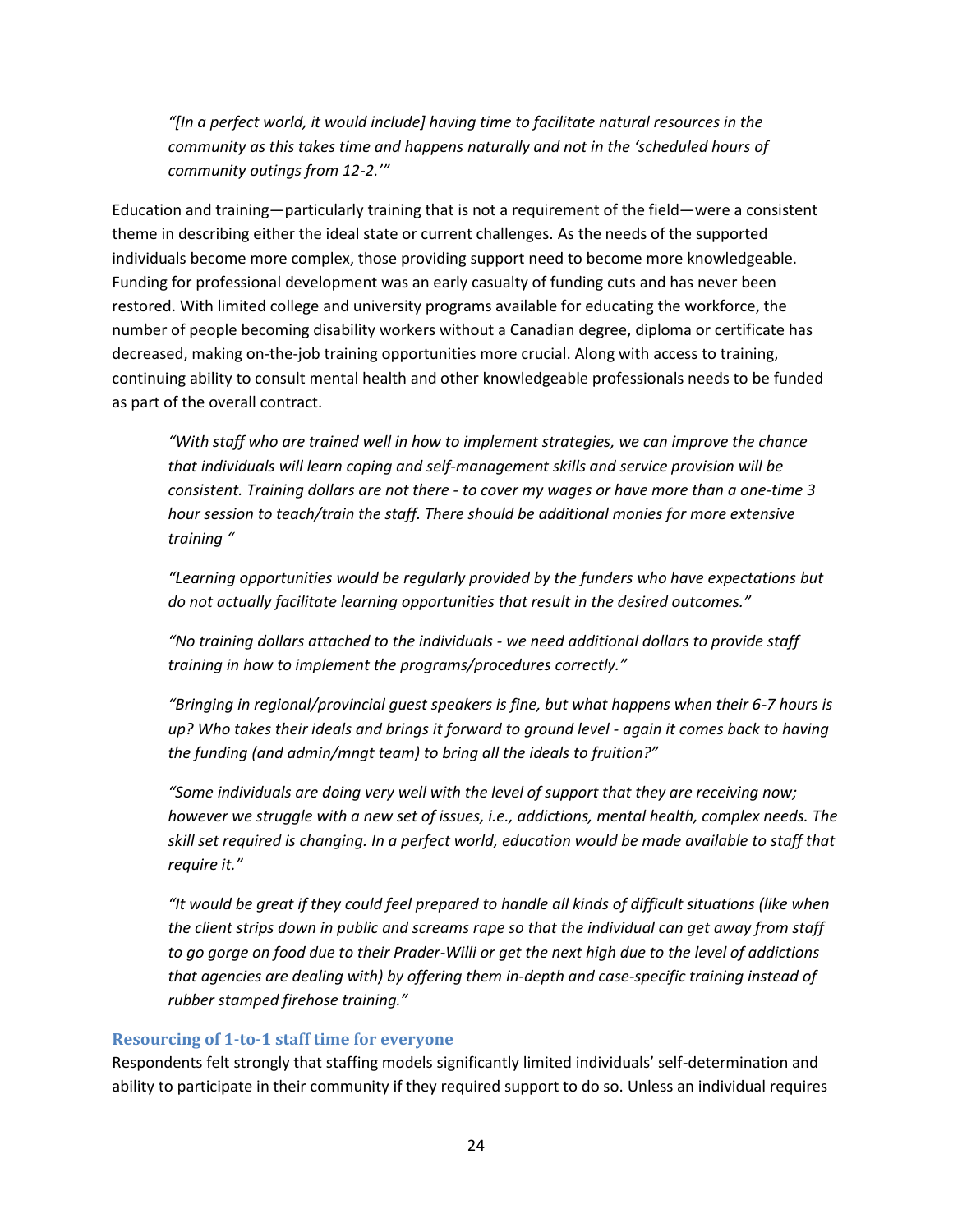1-to-1 staffing, their support is as part of a group. This mainly affects individuals with community access support during the day and residential support in a group living arrangement. While disability workers recognize the reasons for shared staffing models, they also see the negative impact on the individuals they support. In particular, it is hard to work to achieve individual goals without at least *some* 1-to-1 time with staff.

*"For the citizens that I value: not having to be told that they cannot go out right now because their housemate is having a rough day and isn't safe to enter the community (that's what shared staffing does in the complex world)."*

*"Low staffing ratios for the number of individuals - the programs/outings/events cannot be individualized when there is one staff to 3 or 4 individuals. Need additional dollars for more staff. Some individuals who do not necessarily need 24 hour care are getting that while others who need that 24 hour care do not - at least not one-to-one. Everyone should have some time for one-to-one staffing throughout their day or week. Sometimes, clients cannot even go on a vacation because there are no funds for staff to go with them. They have to go with other individuals even though they may not really enjoy the outing, just so staff can be shared. Day programs that offer the same old routine year after year should be discontinued, or changed up. Some individuals are tired of the same old routine and do not want to go to day program, they want to stay home or "take a vacation from work" as they say."*

*"[In a perfect world, there would be] One-on-one staffing, both male and female staff."*

Those who do not have shared staffing models may need more support than they get as well.

*"More funding for those who live independently to help in different areas of life. One day a week is not enough in most cases."*

A number of front-line workers indicated the importance of providing support flexibly when it was needed and indicated that they were happy to be able to do so. However, the capacity to do so on a system-wide basis is a challenge because of the human resource crisis caused by low wages.

#### <span id="page-24-0"></span>**Adversarial relationships**

An atmosphere of scarce resources has led to adversarial relations between PDD and disability services. Funding is not infinite and it is the government's role to ensure that public funds are used wisely and effectively. It is the responsibility of disability workers at various levels of their organizations to make a case for the funding needed to fulfill responsibilities to individuals and their families and ensure needs and desired outcomes are met. Although PDD's mission is to ensure that individuals with disabilities can be as independent and engaged in their communities as possible—a mission shared by disability workers and their organizations—they are often put in the unenviable position of preventing that outcome through underfunding of supports.

Disability workers who responded to the survey often commented on the important role that PDD representatives play in the lives of individuals and the effectiveness of the service system. A few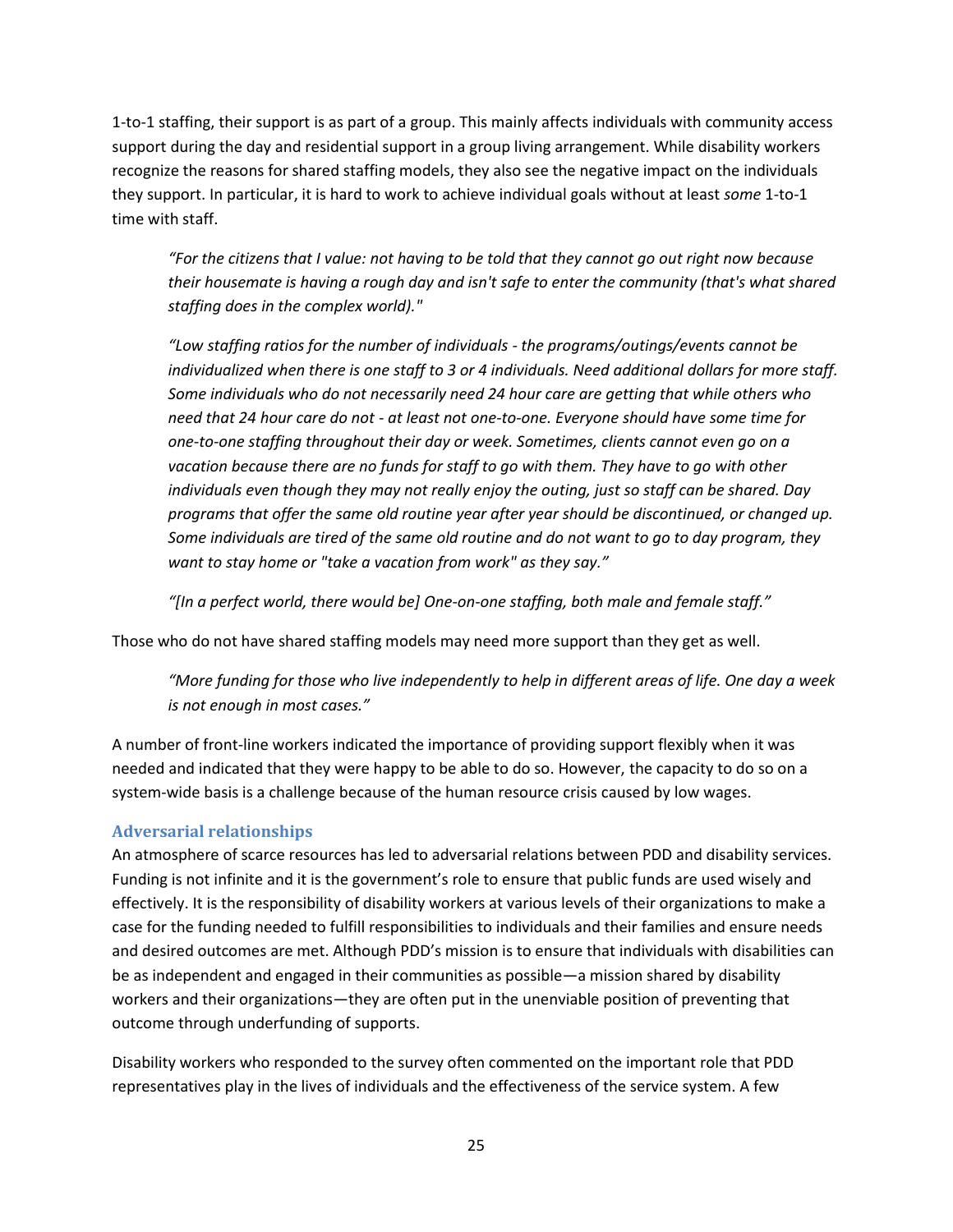individuals praised the PDD representative they worked with and recognized the important role played by that person.

*"The contact we have with a PDD rep has been amazing. I truly enjoy the individual's meetings that we hold every 6 months. When all stakeholders (guardian, natural supports, individual, PDD and service provider) are on the same page working for the same goals and outcomes, that is when a persons with disabilities will be the most successful."*

*"I think that having a clear definition of what PDD does and how they support not only the individuals but also the service providers would be amazing."*

Others expressed concerns. These concerns included a lack of accountability in PDD for their share in creating problems. A more significant concern is short-sightedness in favouring crisis-funding (which tends to be expensive) over funding prevention of crisis (which can be less costly per person, but may be needed by more individuals overall).

*"You cannot schedule crisis, but you can prevent it with the right supports from the beginning. PDD would be a partner and not an enemy that you need to fight with over every nickel and dime. Resources for holistic wellness and administrative hours funded so that more preventive measures can be developed and utilized."* 

*"It would also be great if they did not worry about being blamed when things go sideways while working with complex folks because when things hit the media and PDD responds, it always comes back to the lack of trained staff and what the staff did wrong instead of owning the shortcomings all around and stating that we should have protected the staff better because after 28 years in this field I have yet to figure out why one person's life is valued over another person's. (Too many times I have heard management and PDD caseworkers respond with, 'You knew what you signed up for, it's in their risk assessment.')"*

*"Be real with the agencies and the public - we all know there is only so much money to go around so stop advertising your great successes and give us all a real picture of where we are at; when placing this sector in the public eye in the face of disaster take responsibility for government shortcomings when it comes to funding - we have amazing, qualified, competent staff who work hard and avert crisis 99% of the time, but that is never acknowledged."*

While disability workers at all levels recognize the importance of making decisions for and with individuals on the basis of a personal knowledge of the individual, they feel that many decisions are made by PDD representatives who have little or no contact with the individual. This is especially true in large urban regions with high caseloads for PDD representatives and constant turnover as the system tries to keep caseloads balanced across staff. As a result, PDD representatives may promote options that those who know the individual recognize as being disruptive to the individual's life, and which may be more expensive but the expense is in a different part of government.